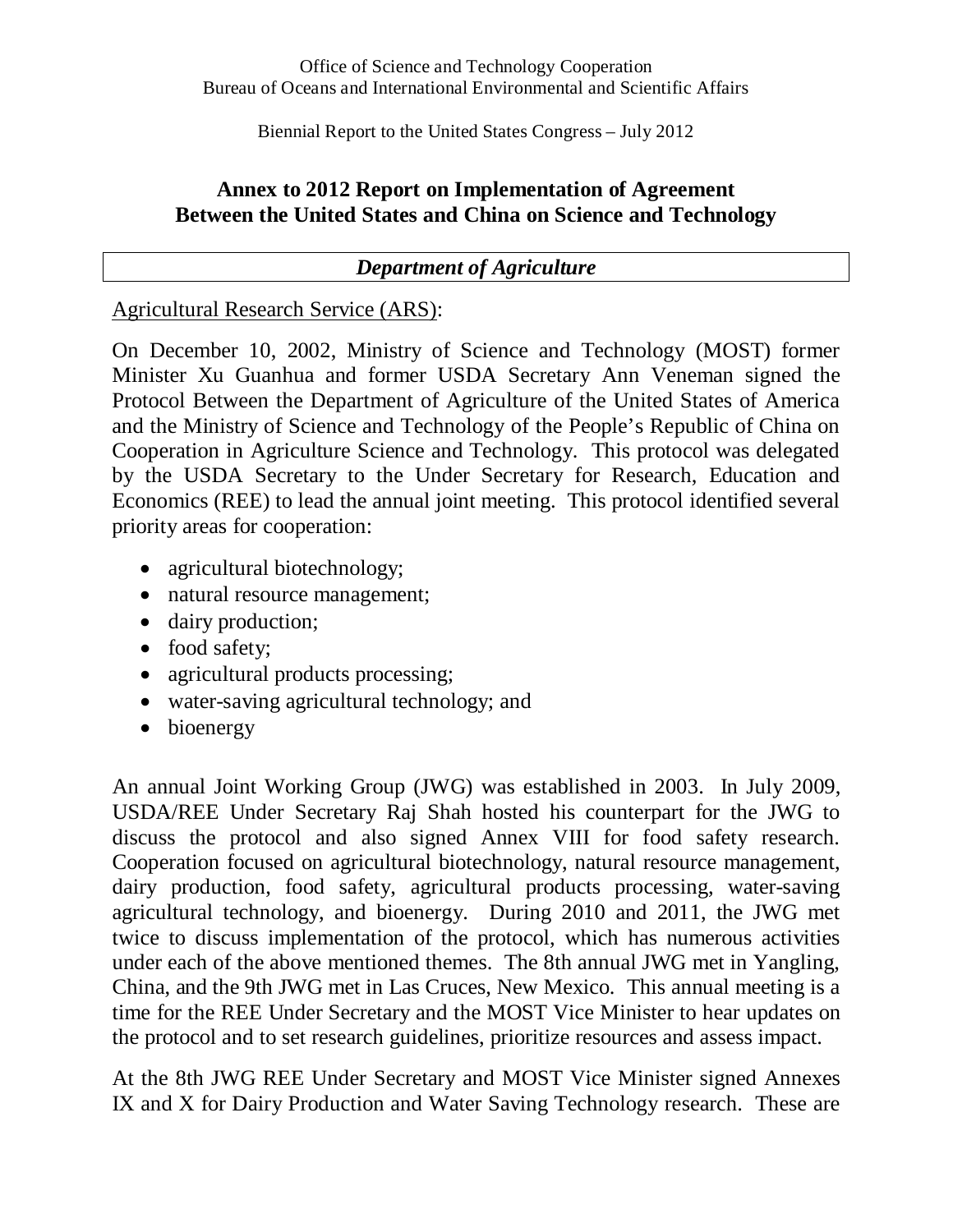the most recent research annexes to be signed under the Protocol. During the  $9<sup>th</sup>$ JWG there was discussion strengthening bilateral research engagement to focus on three areas of food security research; biotechnology, water saving technology, and genebank technologies.

As a result of the 9th JWG USDA Secretary Vilsack signed a letter of intent with MOST Minister Wan in November to continue a bilateral dialogue with MOST on three "flagship programs" for food security that will utilize USDA and MOST expertise.

In 2007, the USDA signed an MOU with the U.S. Department of Energy and the Chinese National Development and Reform Commission (NDRC) for bioenergy development. In 2010-2011 NDRC-National Energy Administration (NEA) hosted an Advanced Biofuels Forum in Beijing and USDA/DOE hosted a second annual forum in Washington and Georgia. USDA is interested in cold- and droughttolerant sweet sorghum germplasm grown in China and has initiated a dialogue with NEA on a feedstock development program.

ARS also supports the Sino-American Biological Control Lab (S-ABCL), which is on the campus of the Chinese Academy of Agricultural Sciences in Beijing and jointly investigates the control of invasive insect pests and resistive plant species.

## Animal and Plant Health Inspection Service (APHIS):

In 2010-2011, APHIS held, co-sponsored, or participated in events on the following topics: wildlife borne diseases, biotechnology regulation, wildlife borne diseases sampling and surveillance, veterinary epidemiology, international transboundary animal disease, and disaster and emergency medicine.

*World Conference on Disaster & Emergency Medicine May 31-June 3, 2011, China*: The World Conference is sponsored each year by the World Association of Disaster and Emergency Medicine. This year's congress was held in Beijing, China in conjunction with the 14th Conference of the Chinese Society for Emergency Medicine. The conference included a session on veterinary medicine for the first time. Delegates from a variety of disciplines including approximately fifteen veterinarians attended. The benefits of APHIS participation included contributions of expertise and networking at veterinary medicine session and the leadership role in helping the conference planners shape future veterinary medicine sessions.

*2011 International Course on Veterinary Epidemiology Aug. 22-Sept. 02, 2011 USA:* APHIS, in collaboration with the Colorado State University and the Association of Veterinary Epidemiology and Preventive Medicine (AVEPM), has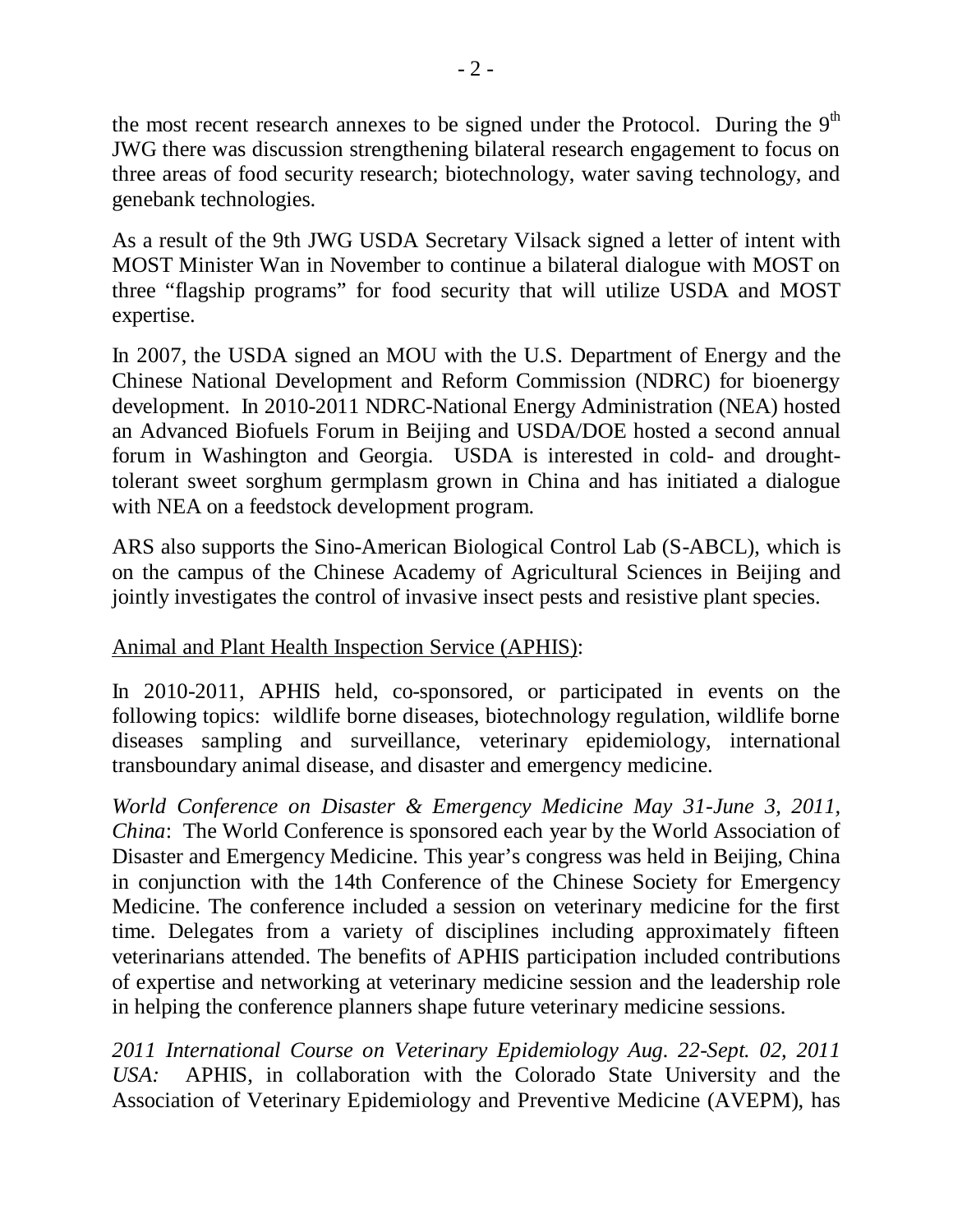implemented the annual two-week international course to provide training to enhance the epidemiological skills of international veterinarians. This course was designed to provide veterinarians with basic skills and concepts in epidemiology. An emphasis on highly pathogenic avian influenza (HPAI) was made in the course as well as other important transboundary diseases such as FMD, H1N1, and Bluetongue, which continue to be significant threats to animal health in regions around the world. Participants from the following countries were represented: Armenia, Brazil, China, Gambia, Iraq, Kenya, Korea, Kazakhstan, Mexico, Nigeria, Panama, Philippines, Thailand, Uganda, Austria, Turkey, Haiti, and India.

*2011 International Transboundary Animal Disease Course Sept. 17-Oct. 1, 2011 USA*: The ITAD course combines classroom and laboratory exercises enabling participants to first review the etiology of the specific transboundary animal disease being studied and then observe selected diseases in the laboratory. During the two weeks of the course, participants conduct clinical examinations of animals inoculated with selected transboundary animal diseases (TADs) and later perform full necropsies under the direction of USDA foreign animal disease experts. This experience of observing the clinical symptoms and then conducting hands-on necropsies provides the most comprehensive and practical way to study these diseases. There were 23 participants from the following countries: Armenia, China, Croatia, Dominican Republic, Cameroon, Kenya, Haiti, India, Korea, Mexico, Peru, Russia, Saudi Arabia, Senegal, Ukraine, and Yemen.

*China – Twinning Project, CEAH and CAHEC/China; August 8-25, 2011*: Centers for Epidemiology and Animal Health (CEAH) – China Animal Health and Epidemiology Center (CAHEC) Twinning Project FY 2011. During calendar year 2011, two collaborative events occurred. Two CEAH scientists provided training on basic epidemiology to 24 CAHEC scientists in Qingdao. The two-week course was designed to provide the framework upon which future trainings and projects will be based. In addition to training, time was spent identifying potential surveillance projects and the data, which will be necessary to support the projects. In August, three CAHEC scientists spent two weeks at CEAH working on the surveillance project that had been identified. The twinning contract supported travel for two of the scientists and CAHEC paid the costs for the third scientist. The project chosen was to develop a brucellosis surveillance plan for three China cities (similar to counties in the United States). In addition, three and a half days of training was provided on the outbreak surveillance toolbox that the CEAH National Surveillance Unit has developed.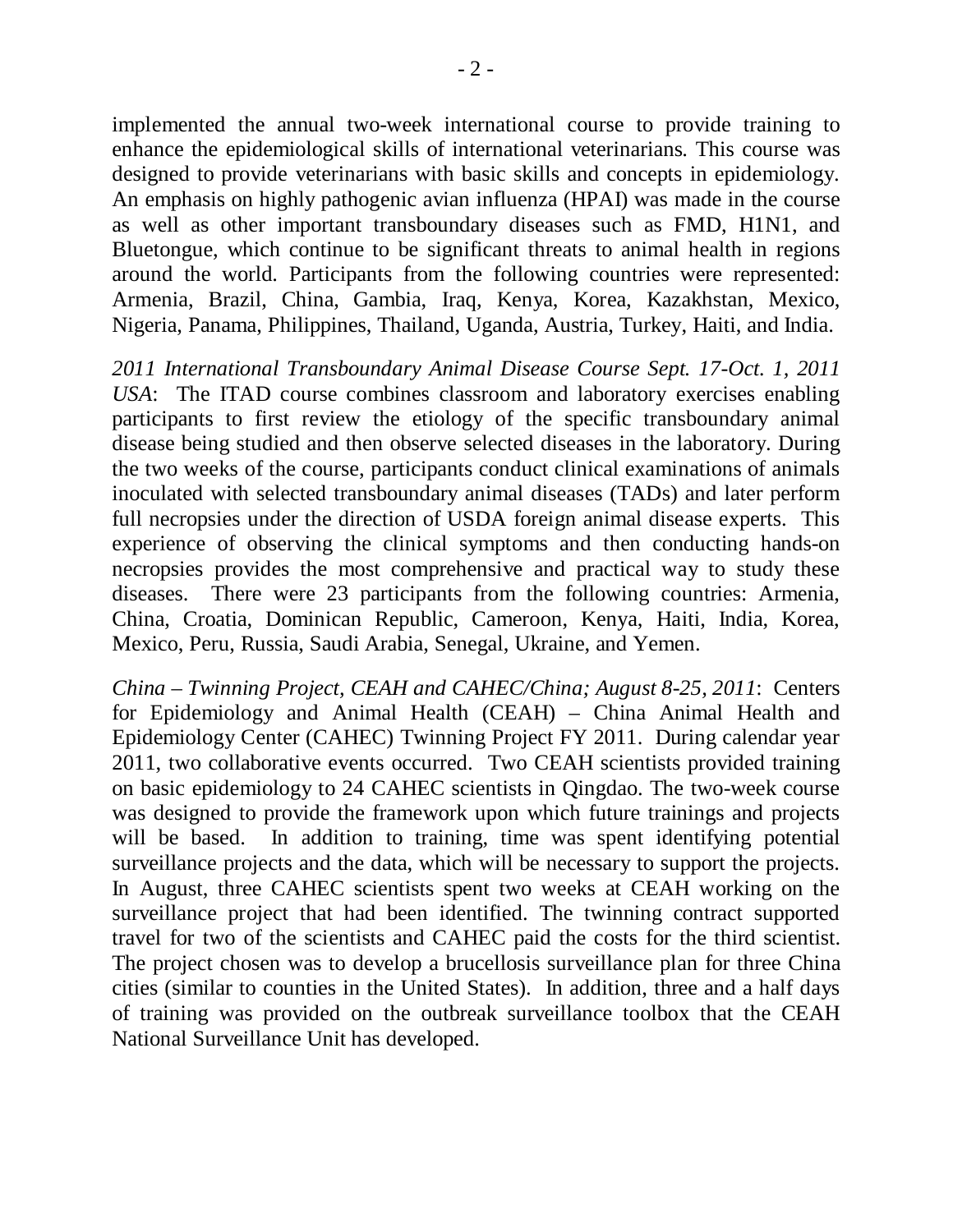*China – Training Wildlife Borne Diseases Sampling and Surveillance (Ft. Collins), November 15-24, 2010*: Wildlife Services' National Wildlife Disease Program (NWDP) implemented a training on wildlife borne diseases sampling and surveillance for an audience of 12 Chinese animal health officials at the department director level. The training occurred in Ft. Collins, Colorado, and Washington, DC. The Chinese participants were representatives from the Chinese Academy of Sciences (CAS) and the Chinese State Forest Administration (SFA). While in Washington, DC, the participants had meetings at the USDA South Building and the National Zoo. At the National Zoo, the participants received a guided tour from the Zoo Director with particular emphasis on the Zoo's panda breeding program. The Chinese participants have oversight of the Chinese portion of the National Zoo's interchange program with China for pandas. This activity was part of a MOU between the WS NWDP and the Chinese Academy of Sciences.

*China – Wildlife Disease Presentation in Alexandria, Virginia, April 11-13, 2011:* NWDP attended a U.S. Fish and Wildlife Service activity in Alexandria, Virginia, to give a presentation on wildlife diseases. The audience for the presentation was a high-level delegation from the Chinese State Forest Administration. The activity was part of a MOU between the NWDP and the Chinese Academy of Sciences.

*China – Cooperative Surveillance Activities for Wildlife Diseases March 7-10, 2011*: NWDP attended a cooperative session on surveillance activities for avian influenza and other wildlife diseases in Beijing, China. The session specifically implemented protocol review activities regarding China's surveillance techniques for avian influenza and other wildlife diseases. The activity is part of a MOU between the NWDP and the Chinese Academy of Sciences (CAS) including the Chinese Institute of Zoology, located within the CAS. According to NWDP, there is ongoing communication between the NWDP and the CAS regarding wildlife disease surveillance techniques, and this trip was an opportunity to implement protocol review of current techniques.

*China, Wildlife Disease Training on Sample Collection and Surveillance September 1-2, 2011*: NWDP participated in a wildlife disease sample collection and surveillance training held at the University of Harbin in Harbin, China. The training was organized in collaboration with the UN FAO and Colorado State University. There were approximately 50 participants at the training, including approximately 35 officials from the China State Forest Administration. Dale Nolte was a presenter. The activity was part of a MOU between the NWDP and the Chinese Academy of Sciences and the Chinese State Forest Administration.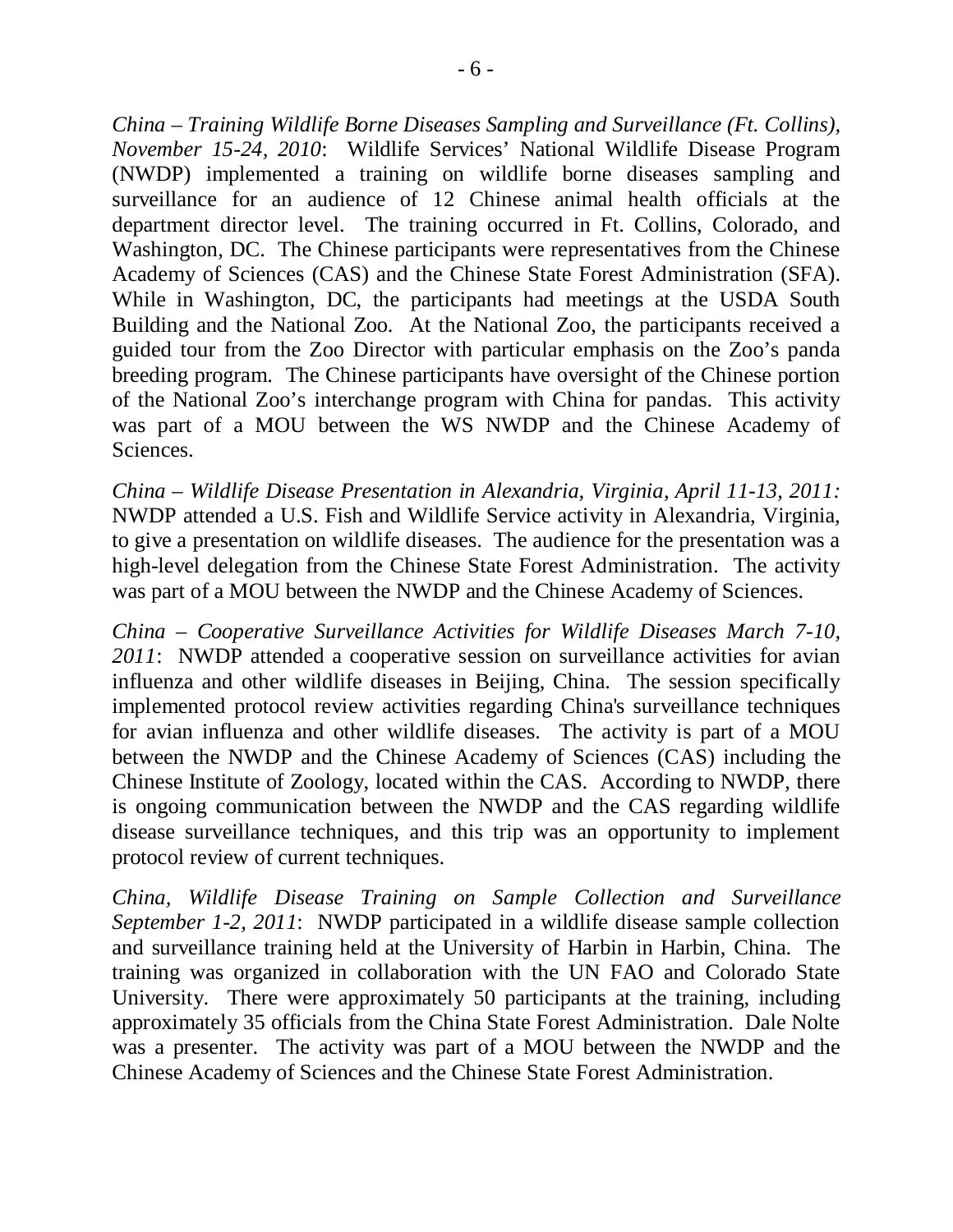*China, Beijing Regional Workshop, Wildlife Borne Diseases August 29-30, 2011*: NWDP attended a regional workshop in Beijing, China, on wildlife borne diseases. The workshop was organized by China's bureau of Life Sciences and Biotechnology in coordination with the China Institute of Zoology, and the China State Forest Administration. The activity was part of a MOU between the NWDP and the Chinese Academy of Sciences. The Bureau of Life Sciences and Biotechnology and the Institute of Zoology are both part of the Chinese Academy of Sciences. The regional workshop included representatives from the following countries: Indonesia, Russia, Bangladesh, Philippines, Canada, Vietnam, South Korea, Japan, Cambodia, Thailand, Kenya, and the United States.

*Biotechnology Working Group, Regulatory Workshop Sept. 19-23, 2011 China:* As China continues to expand its research and development of biotechnology crops, it is anticipated that Chinese biotechnology products could end up in the U.S. market. The workshop provided participants with a detailed description of the U.S. regulatory framework for biotech crops and facilitated partnership between China and the U.S. on the use of genetically engineered crops. The workshop described how developers can obtain the necessary regulatory reviews prior to products being placed on the U.S. market. The workshop is expected to build upon previous discussion between U.S. and Chinese regulatory officials and explain how Chinese participation in the U.S. regulatory system may benefit both China and the United States.

*Asia Pacific Conference on Wildlife Borne Diseases, July 19-23, 2010:* The NWDP collaborated with the Chinese Academy of Sciences (CAS), Bureau of Life Sciences and Biotechnology (BLSB) and the Chinese State Forestry Administration, Department of Wildlife Conservation and Nature Reserve Management to sponsor the Asia Pacific Conference on Wildlife Borne Diseases. The conference was hosted by the CAS Institute of Zoology (IOZ) in Beijing, China on July 19-23, 2010. Approximately 120 participants attended the conference representing 15 countries. Objectives of the meeting were to share scientific expertise on wildlife-borne diseases among scientists; promote exchange among scientists and resource officials; provide an opportunity for promoting collaboration among countries within the Asia-Pacific region; and encourage exchange with other countries.

### Foreign Agricultural Service (FAS):

2008-2009 USDA and China exchanged approximately 20 agricultural related science and technology teams – 10 U.S. teams and 10 Chinese teams – on an annual basis under the Scientific Cooperation Exchange Program in order to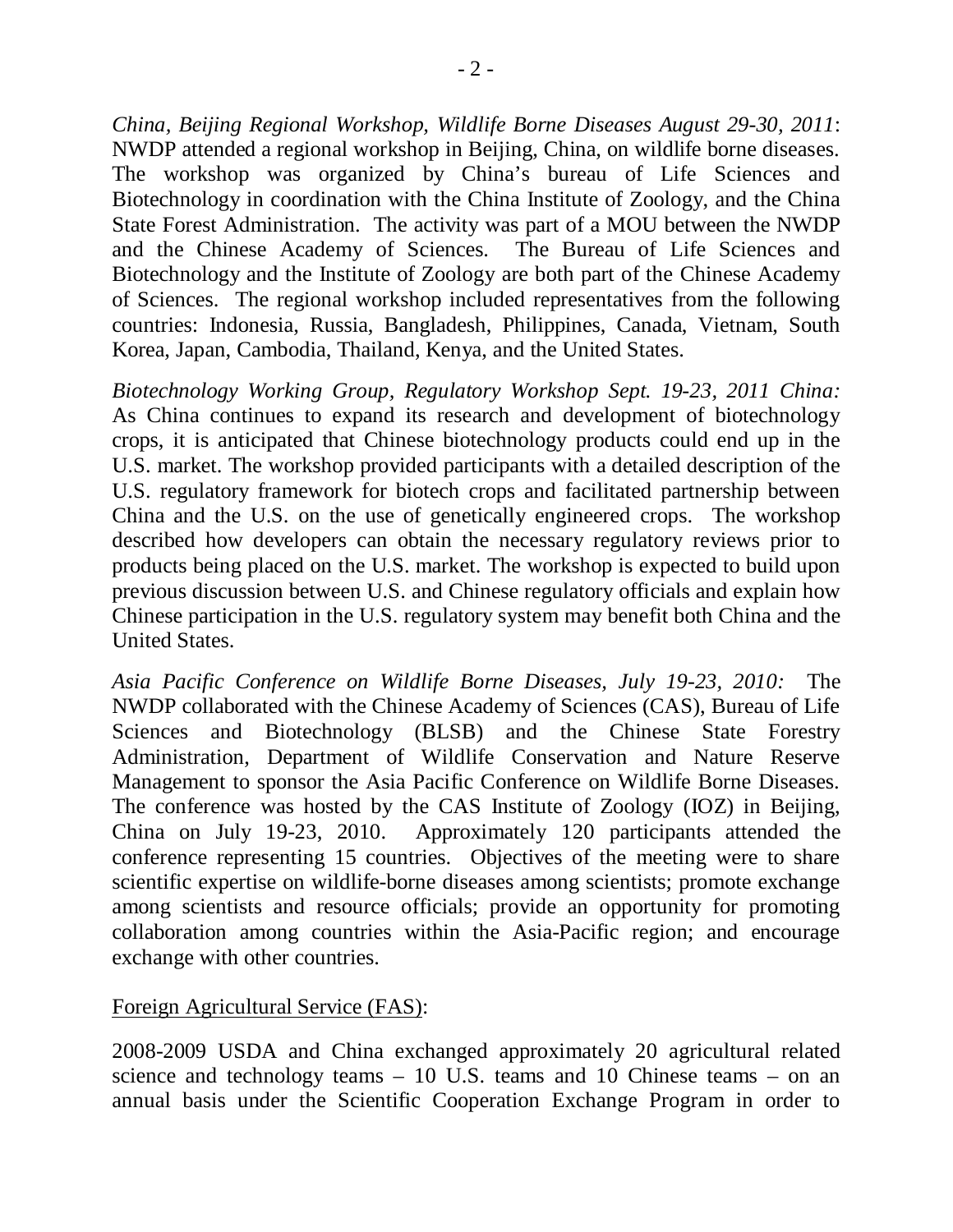exchange technical information and/or identify potential areas for joint cooperation. Teams of up to 5 members visited the partner country for up to 15 days, with multi-city agendas planned in consultation with USDA and China's Ministry of Agriculture designed to strengthen linkages between academic, private and public institutions. Areas for cooperation identified include sustainable forestry policies, agricultural subsidies and credit insurance systems, fruit breeding and cultivation technology, fertilizer management, produce production and quality standards, and biomass. This collaboration included a five-member USDA Economic Research Services team visiting farmer cooperatives and agricultural enterprises in China in order to better understand how China is implementing its 2006 law on farmer cooperatives, to learn how cooperatives are adopting better food safety practices, and offer advice based on U.S. experience. Other programs included cooperation in risk analysis training, fellowship programs, water resource management and aquaculture, meat safety, and pesticide regulation. Over 2,100 American and Chinese scientists and agricultural professionals have participated in this program since its establishment in 1978.

### National Institute of Food and Agriculture (NIFA):

Through various competitive grants programs and other mechanisms, NIFA provides U.S. higher education institutions with support for research, extension and teaching programs that advance American agriculture. Several of those institutions use NIFA's support to engage with Chinese colleagues, and by doing so, enhance agricultural science programs here in the U.S. through student and faculty exchanges funded through grants, and collaboration on ideas, techniques and data. Areas of collaboration included agro-biotechnology, bio-energy education, veterinary sciences, food safety, youth development, and aquaculture.

NIFA is providing support (2008-2013) to the University of California for a project called "The Optimal Gas Tax for California." The main goal of this project is to use research and data to calculate the optimal gasoline tax for the state of California. During the project, the research was expanded to estimate the optimal gasoline tax for China as well.

NIFA is providing support (2008-2013) to the University of Florida for a project called "Economic Impacts of International Trade and Domestic Policies on Southern Agriculture." The main purpose of this project is to employ quantitative methods and international trade theories to examine how domestic and foreign agricultural policies, as well as international institutions and policies, affect the competitiveness and performance of commodity markets in relation to agriculture. The international comparison for this project included an in-depth analysis of the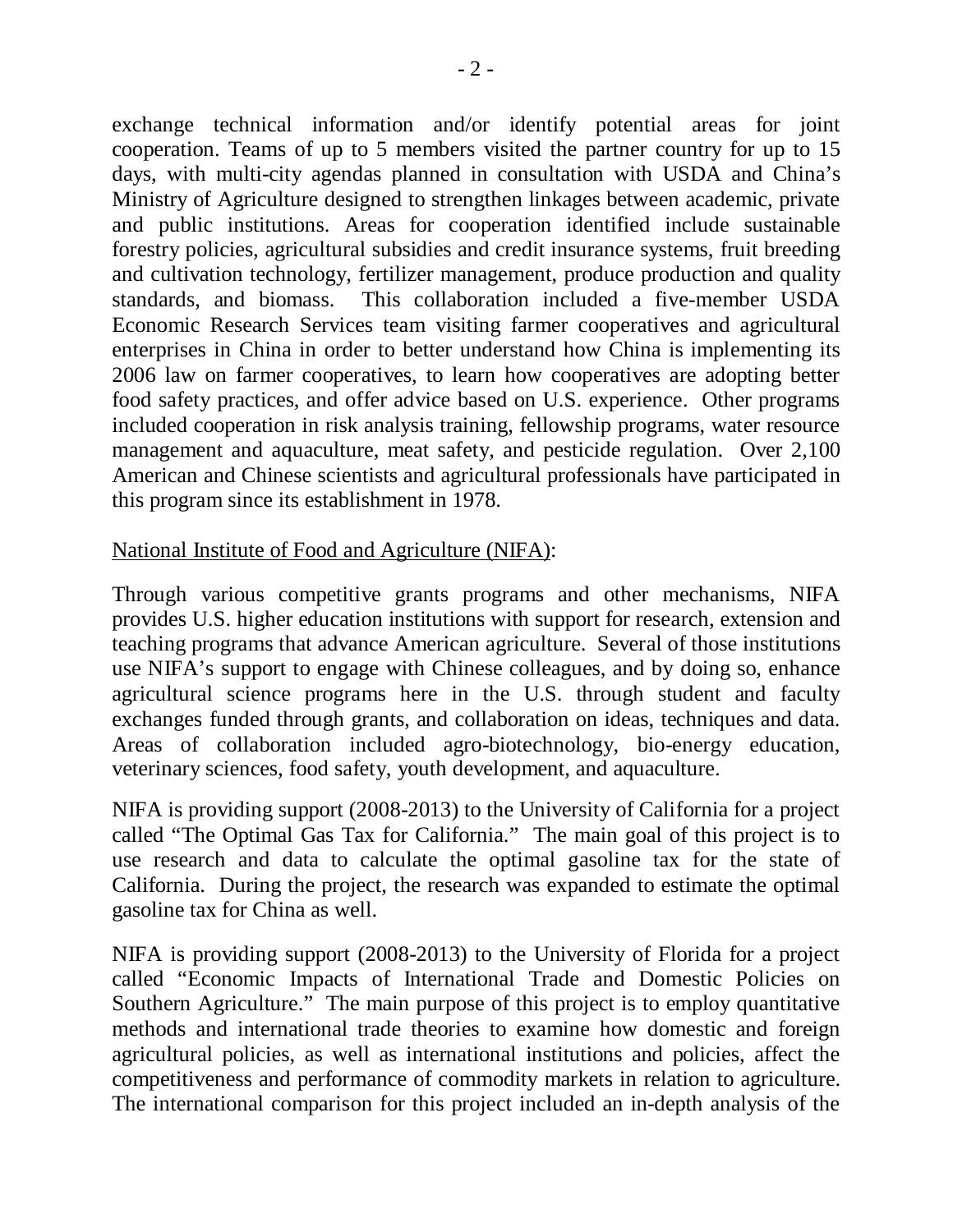dramatic changes over the last several decades that food consumption in China has experienced.

NIFA is providing support (2008-2012) to Purdue University for a project titled "Home Learning Environments and School Readiness Skills of Preschool Children." The main goal of this project is to gain a further understanding of parents' key practices that stimulate children's school readiness skills, which will ultimately lead to better academic achievement. This project utilized an ongoing cross-cultural investigation of the development of preschoolers' self-regulation skills in four cultures including: the United States, China, Taiwan, and South Korea.

NIFA is providing support (2008-2012) to Purdue University for a project called "Functional Foods Containing Novel Carbohydrates for Energy Balance and Improved Health." The goal of this project is to develop and examine carbohydrate-based foods with a property of promoting energy balance as one of the essential and feasible measures to prevent the occurrence of obesity. This research included student participation from the Jiangnan University, China.

NIFA is providing support (2007-2012) to South Dakota State University for the project "Utilizing Biotechniques to Enhance Wheat Germplasms." The main goal of this project is to identify the key genes and their markers for the control of FHB (a destructive disease in wheat and barley). The research collaboration for this project included scientists from Sichuan Agricultural University, China.

NIFA is providing support (2007-2012) to Utah State University for a project called "Using DNA Sequences to Untangle the Relationships of Aphids and Provide Molecular Signatures for Agricultural Pests." The goal of this project is to collect DNA sequence data to help identify aphids and to help understand relationships among aphids, especially pest species. Scientists from Shanxi University, China assisted in a world-wide sample collection that represented all major aphid pest species in North America.

NIFA is providing support (2007-2012) to Michigan State University a project called "Enhancing Profitability of Berry Production in Michigan." The goal of this project is to develop techniques to increase profitability of current berry production systems, and to investigate alternative species of berries for production in Michigan. In order to test other species of berries, Wolfberry (Lycium barbarun) genotypes were collected from commercial sources in North America and China.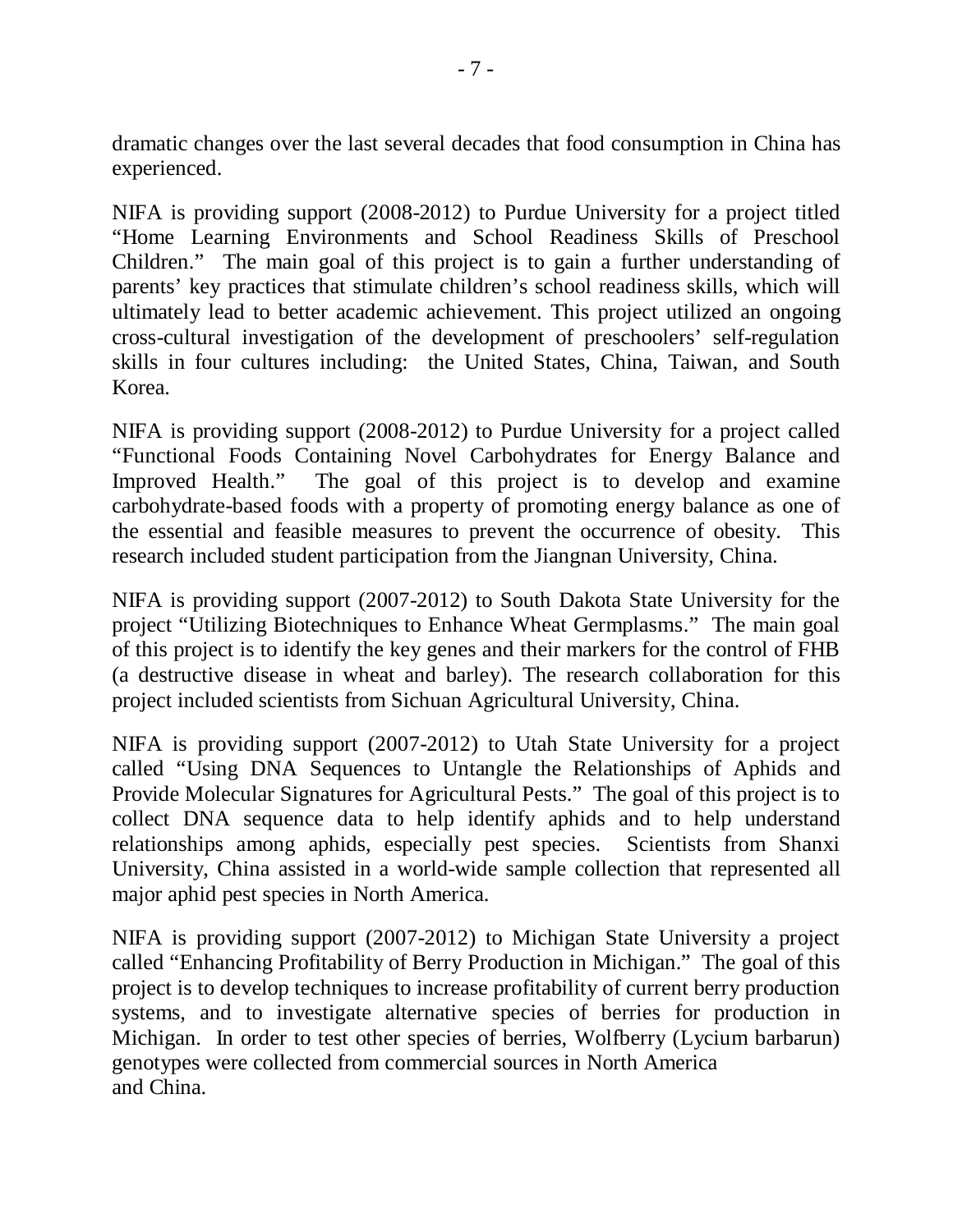NIFA is providing support (2007-2012) to Michigan State University for a project titled "Super Markets: Examining the Entry of U.S. Agribusiness Products into Chinese and Indian Consumer Retail Markets." The goal of this project is to understand China and India's food distribution systems, in order to make these complex systems more transparent for United States food producers and processors. Informative details regarding Chinese food systems, consumer opinions, buyer-supplier relationships, and emerging markets were collected for this project.

#### U.S. Forest Service (USFS):

With similar climate conditions and species composition, many forest ecosystems in China mirror ecosystems in the U.S. These commonalities make technical exchange in areas such as forest fire management, invasive species control, forest health restoration, and climate change management mutually beneficial. To this end, the USFS signed an MOU under the S&T umbrella agreement with the Chinese State Forestry Administration (SFA) in 2000. Since then, we have had a highly fruitful and focused exchange including the following activities between 2010 and 2011: In July 2010, the USFS hosted seven forest managers from SFA for an eight-day study visit to the United States with meetings focused on the U.S. approach to forest fire management, converting biomass to biofuel, pest species control, watershed management, climate change adaptation, and sustainable tourism. Over the past decade, we have established eleven community-based protection and restoration pilot sites in a variety of forest ecosystems across China. In June 2011, a group of representatives from USFS, the Memphis Zoo, and SFA revisited two of these forest health demonstration sites in China to assess them and jointly determined the path forward. In June 2011, the USFS renewed its MOU with SFA and jointly outlined the technical activities that its agencies will collaborate on over the next two years. Finally, in October 2011 the USFS hosted seven delegates from SFA for a study visit focused agency management and administration and on law enforcement.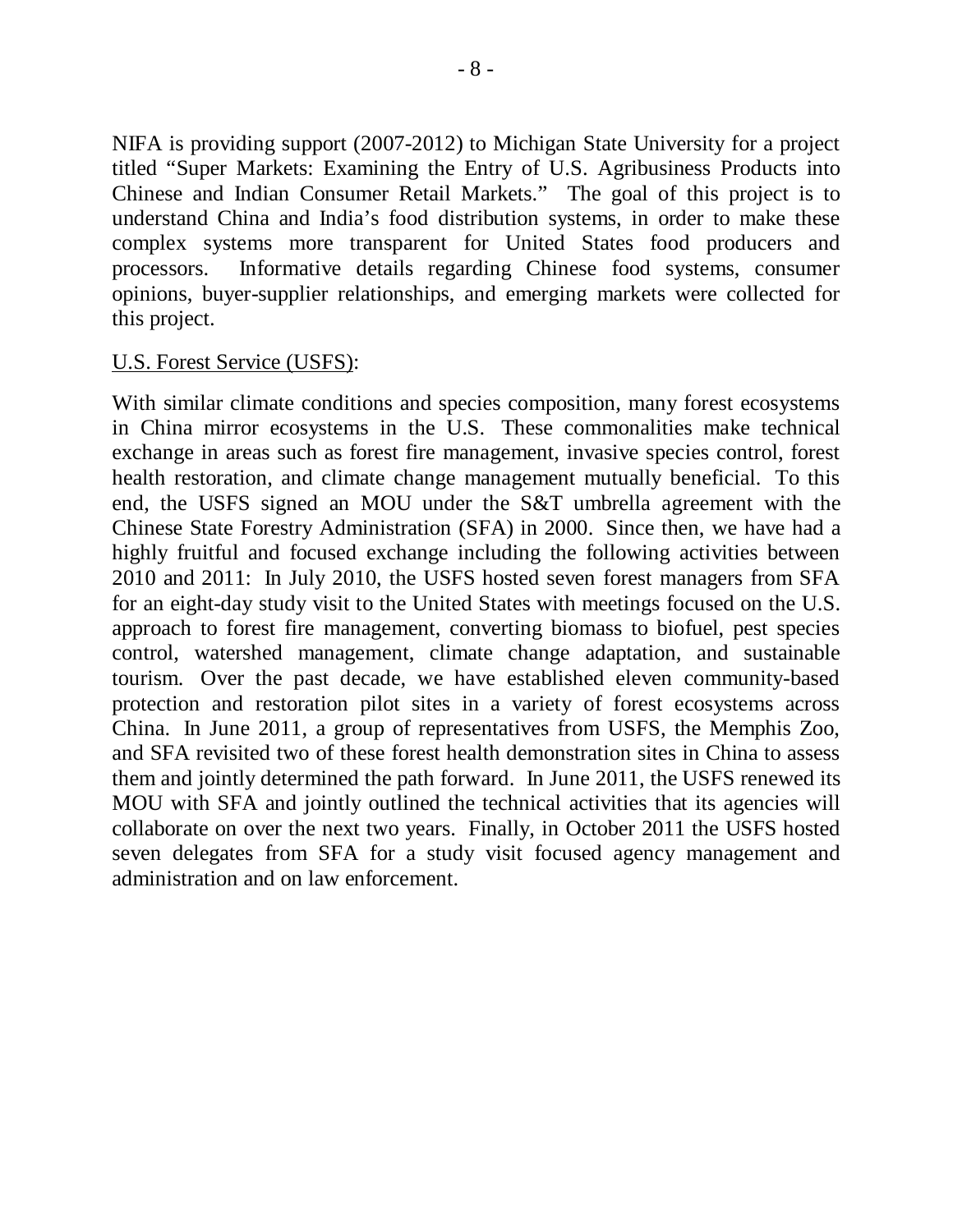# *Department of Commerce*

National Institute of Standards and Technology (NIST):

NIST has one binding bilateral agreement with the Chinese Academy of Sciences for cooperation in the fields of chemistry, physics, materials and engineering measurement sciences. In addition, NIST administers a Protocol between the U.S. Department of Commerce and the Chinese Administration for Quality Supervision, Inspection and Quarantine, under which three Joint Working Groups were established in metrology, standards, and conformity assessment, to develop and implement activities. Several visits, research activities and workshops have taken place since the signing of the Protocol in 2008. NIST also collaborates with China through the Protocol Concerning Scientific and Technical Cooperation in the Earthquake and Volcano Sciences signed in 2009, which is co-signed on the U.S. side by NSF, NIST, and USGS and on the Chinese side by National Natural Science Foundation and the China Earthquake Administration. Finally, NIST provided support for several workshops with Chinese representatives on key metrology areas. These workshops are co-sponsored by NIST, the U.S. industry and several Chinese institutions such as the Chinese Academy of Sciences (CAS) and National Institute of Metrology (NIM).

### National Oceanic and Atmospheric Administration (NOAA):

NOAA administered protocols facilitating cooperation with China in: 1) atmospheric science and technology; 2) marine and fishery science and technology; and 3) implementing UNGA Resolution 46/215 in the North Pacific Ocean establishing boarding procedures for law enforcement officials of either country to board and inspect U.S. or Chinese-flagged vessels suspected of driftnet fishing. NOAA participated in several meetings relating to these protocols in 2008-2009, including: the 16th session of the NOAA and China Meteorological Administration (CMA) Joint Working Group for the Atmosphere Protocol in Beijing, China during October 20-21, 2008; the Marine Science Forum under the Marine and Fishery Science and Technology Protocol in Xiamen, China in November 2008; and the Ocean Data and Information Panel under the Marine and Fishery Science and Technology Protocol, held in September 2009.

In 2010-2011, NOAA participated in several meetings relating to its three protocols: the 17th session of the NOAA and China Meteorological Administration (CMA) Joint Working Group for the Atmosphere Protocol; the 18th session of the NOAA-State Oceanic Administration (SOA) Joint Working Group for the Marine and Fishery Science and Technology Protocol; the 8th meeting of the Living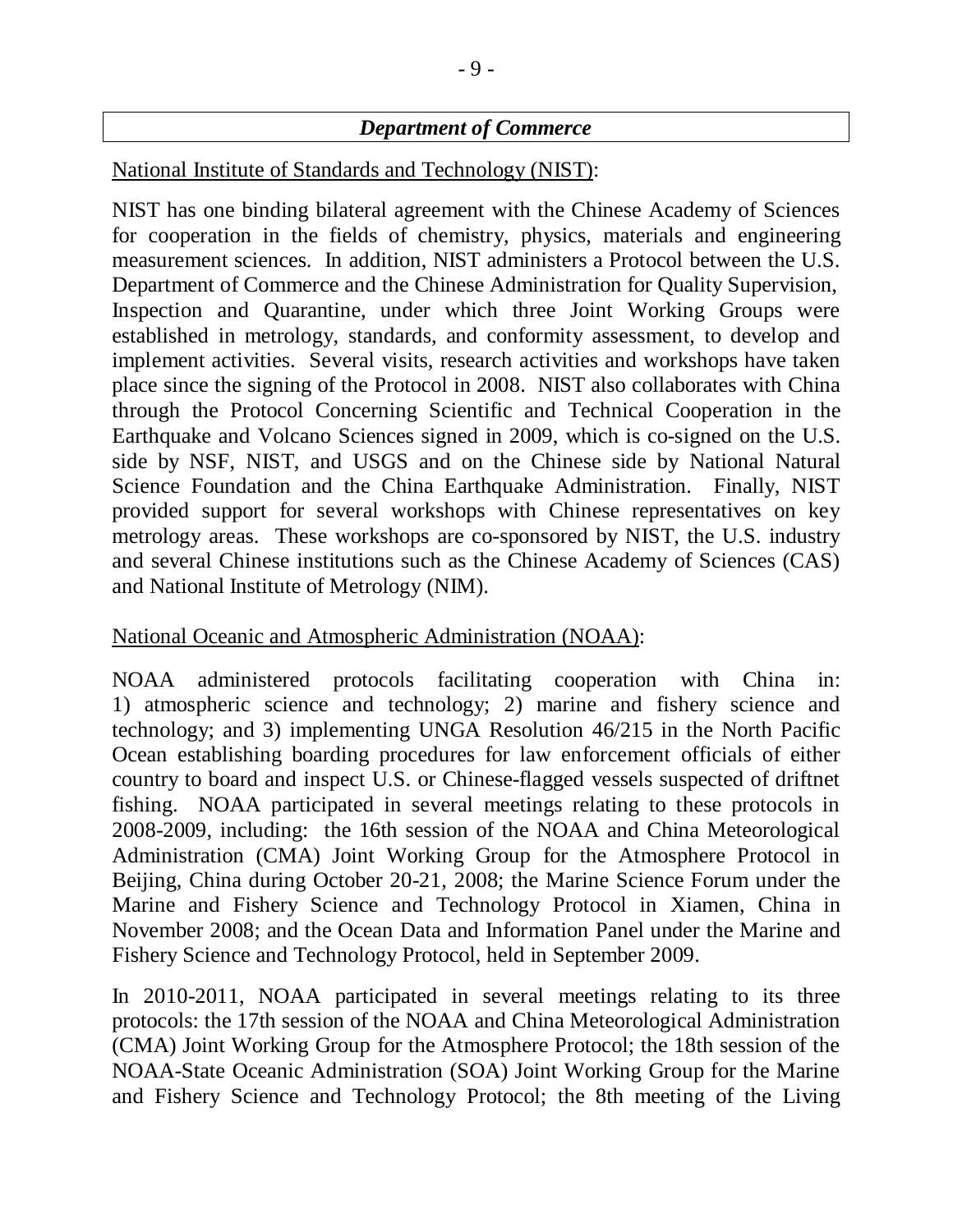Marine Resources Panel; and the 2nd NOAA-SOA Marine Science Forum under the Marine and Fishery Science and Technology Protocol. NOAA and China's State Oceanic Administration agreed to a 2011-2015 Framework Plan for Ocean Science and Technology Cooperation.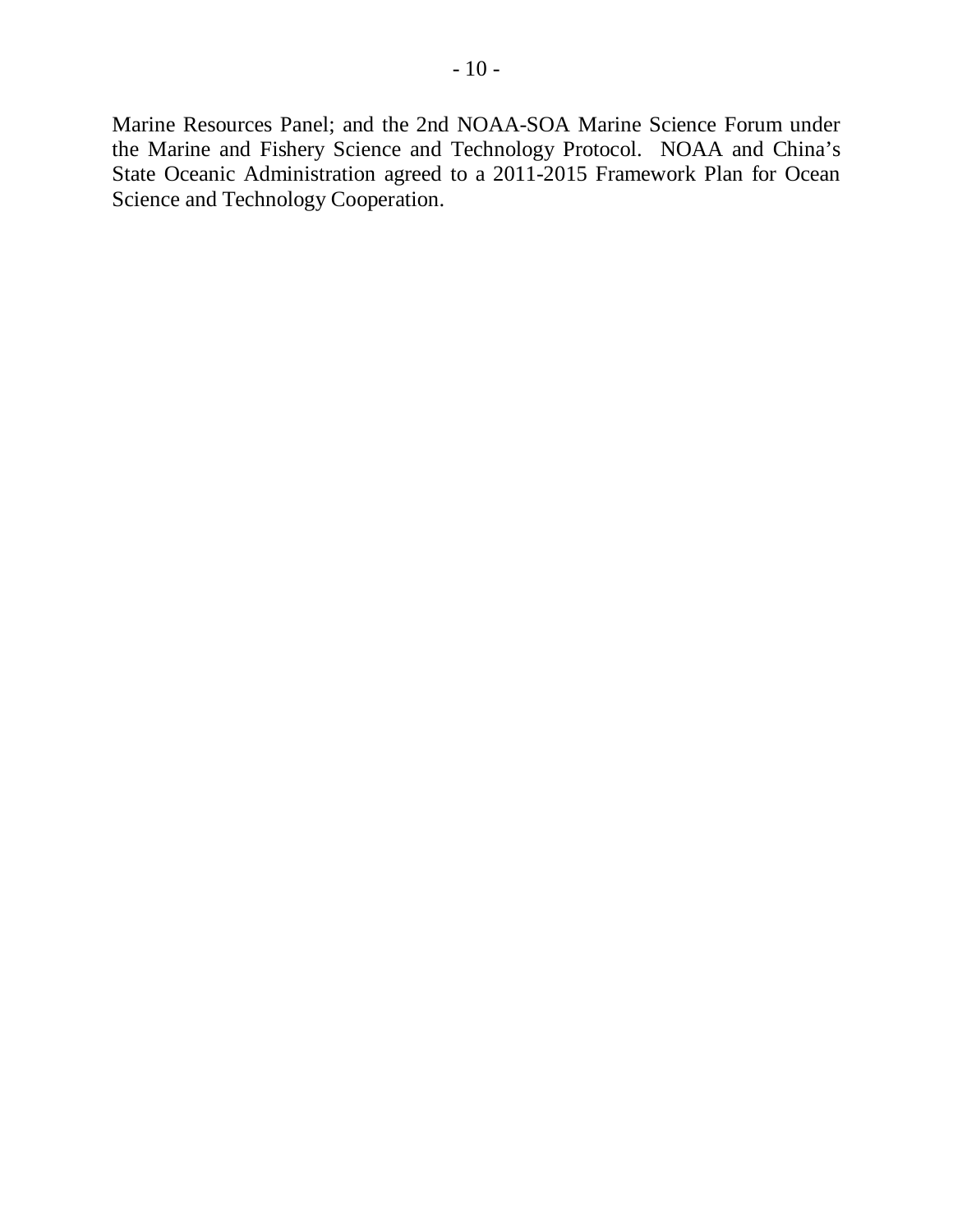# *Department of Defense*

The U.S. Department of Defense attended twelve international S&T conferences in China in 2008-2009, and over twenty in 2010-2011, receiving briefings and providing approved presentations. Among the conference topics were vacuum electronics, energetics, ultra wide band antennas and arrays, non-oxide glasses and optical materials, crystal growth technologies, robotics, portable fuel cells, nonoxide glasses, metamaterials, ballistics, and nanomaterials for electrochemical systems. The Department also engaged in exchanges with China on pandemic influenza and other health-related issues, and on energy, disaster management, and environmental issues.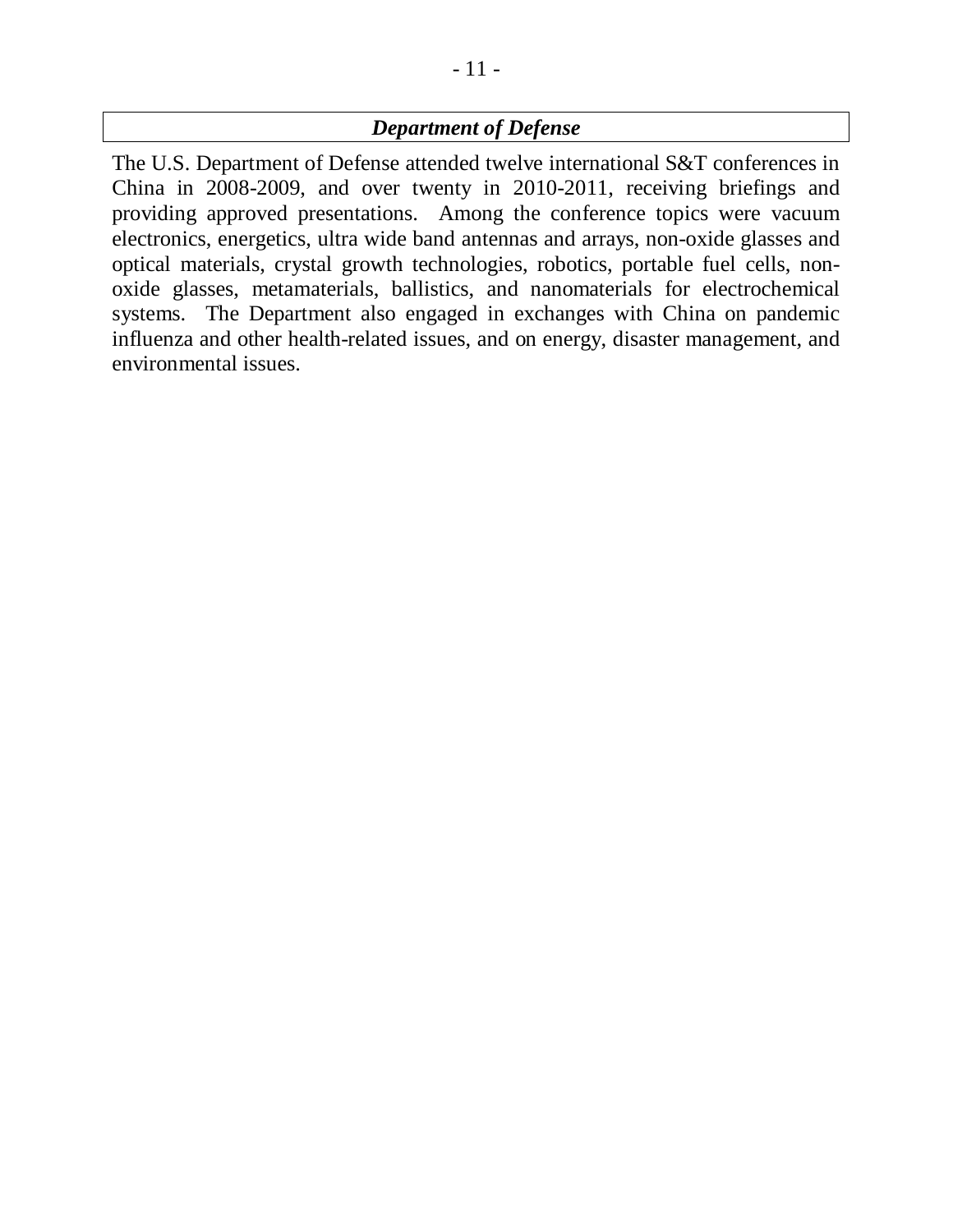# *Department of Energy*

The Department of Energy has supported U.S.-Chinese collaborations for more than 30 years. DOE has three ongoing agreements under the U.S.-China S&T Agreement: Implementing Accord on High Energy Physics (1979), the Protocol on Nuclear Physics and Controlled Magnetic Fusion (1983), and the Fossil Energy Protocol (2000). DOE also cooperates on projects relating to climate change science and clean energy research. A \$150 million Clean Energy Research Center was established in November 2009 through collaboration among DOE and China's Ministry of Science and Technology and its National Energy Administration. In total, more than 100 U.S.-China research activities were defined.

The Clean Energy Research Center is funded equally by the United States and China. The U.S. government contributes \$12.5 million in funding to each of three areas: Building Energy Efficiency; Clean Vehicles; and Advanced Coal Technology. These contributions are matched by consortia supporting each area composed of university and industry partners and national laboratories. Though each country's contributions fund its own-country partners, work projects are planned and carried out jointly.

Outcomes of the 2008-2009 U.S.-Chinese collaborative activities included over 250 joint publications in climate change research; deployment of the Atmospheric Radiation Measurement mobile facility in Shouxian and the subsequent obtaining of unique cloud and aerosol data essential for the improvement of climate models; participation in an advanced neutrino experiment at Daya Bay, China; access to the Chinese Experimental Advanced Superconducting Tokamak, a superconducting tokamak, which is not available in the United States, in preparation for ITER operation; and contributions to the Continuous Electron Beam Accelerator Facility 6GeV experimental program at Thomas Jefferson National Accelerator Facility.

Outcomes of 2010-2011 activities included DOE participation in an advanced neutrino experiment at Daya Bay, China; research collaborations leading to the observation of the helium antimatter nucleus at Brookhaven National Laboratory; generation of more than 25 journal articles from U.S.-Chinese collaborations in fusion energy sciences; and contributions to the Continuous Electron Beam Accelerator Facility 6GeV experimental program, 12GeV upgrade, and accelerator research at the Thomas Jefferson National Accelerator Facility.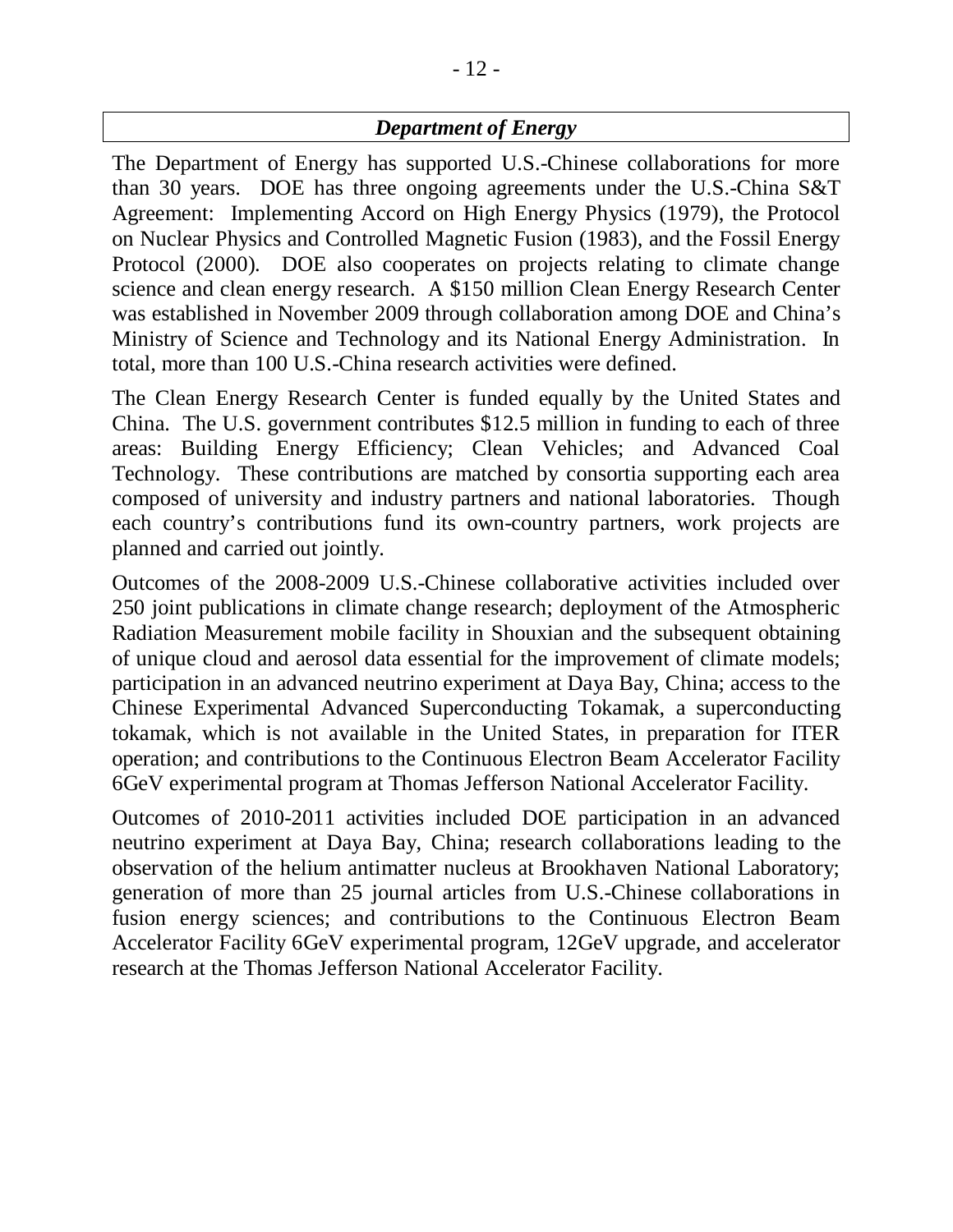## *Department of Health and Human Services*

HHS cooperates with China under the S&T Agreement including areas of public health, biomedical research, health-care and health policy research, health administration, finance, and the control and prevention of disease, prevention of neural tube defects, AIDS cooperation, emerging and re-emerging infectious diseases, collaboration in integrative and traditional Chinese medicine, and regulation of food, drugs, and medical devices. HHS also collaborated with China in global immunization, outbreak response, surveillance, and epidemiologic training through its Centers for Disease Prevention and Control (CDC). In addition, HHS collaborated with China through its National Institutes of Health (NIH) in basic biomedical and behavioral sciences. An MOU with the Chinese Academy of Sciences supports this collaboration by identifying and supporting new training opportunities for scientific researchers and stimulation of new areas of mutual research. In FY 2009, 18 out of 27 HHS/NIH institutes and centers were involved with counterparts in China, and in FY 2010, 17 out of 27 HHS/NIH institutes and centers were involved with counterparts in China, mainly through a domestic grant to a U.S. investigator. HHS also collaborated with China through its Health Resources and Services Administration (HRSA) in the National Marrow Donor Program Agreements for Unrelated Blood Stem Cell Transplants. Additionally, in 2008 FDA opened offices in Beijing, Shanghai, and Guangzhou, staffed by policy and technical experts and inspectors, giving FDA the capacity to inspect more Chinese facilities; work with the exporting industry; and provide technical advice to its Chinese counterparts. FDA's China Office represents an integral element of FDA's efforts to strengthen the safety of Chinese goods exported to the United States, protecting Americans in the areas of food and drug safety.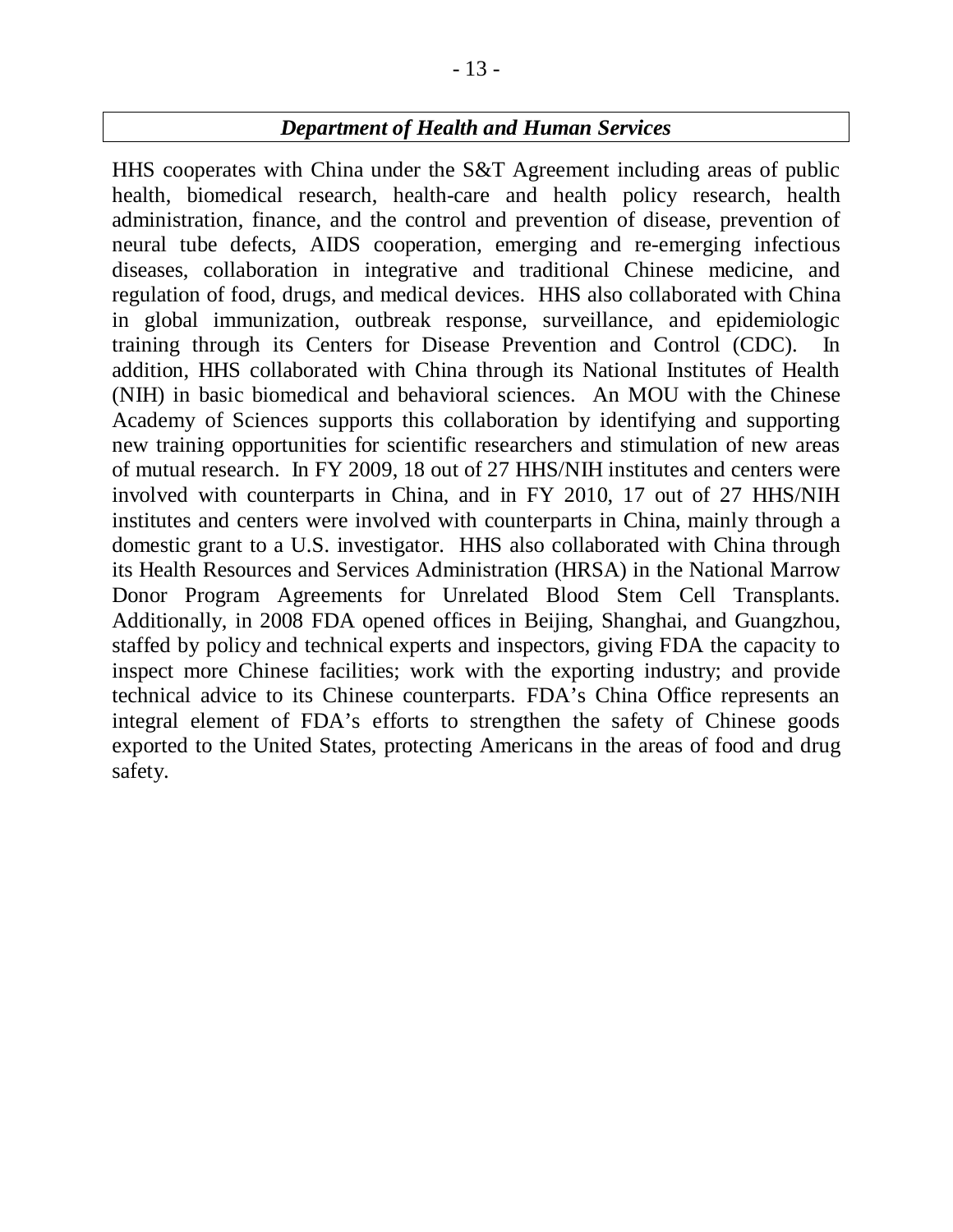### *Department of Interior*

#### Fish and Wildlife Service:

Under the Protocol on Cooperation and Exchanges in the Field of Conservation of Nature, signed in 1986, U.S. Fish and Wildlife Service (FWS) has had an ongoing dialogue with wildlife managers in China via exchanges of information and specialists for addressing conservation of wetlands, river ecosystems and habitat including nature reserves, as well as implementation of the Convention on International Trade in Endangered Species of Wild Fauna and Flora (CITES). The principal Chinese counterpart agencies are the SFA and Ministry of Agriculture.

In calendar year 2010, 30 U.S. participants traveled to China and 80 Chinese traveled to the United States under the auspices of the Protocol on Cooperation and Exchanges in the Field of Conservation of Nature, coordinated by FWS Division of International Conservation and China's State Forestry Administration. In CY 2011, 17 U.S. participants and 13 Chinese traveled; the exchange program is guided by the principles of reciprocity and partnership.

*Fisheries:* FWS Fisheries is engaged in a dialogue on the conservation of fisheries and aquatic biodiversity with the Ministry of Agriculture and other organizations. The two countries discuss management of ecosystems that have been heavily impacted by development for navigation, power production, agriculture, and urbanization. Conservation of fishery resources in these systems focuses on maintaining and improving habitats and populations that have suffered from changes in flow, degradation of physical habitat, fragmentation, sedimentation, and changes in species composition, including the introduction of invasive species. FWS demonstrates technically advanced methods to propagate fish and mussels for release, restore habitat function and quality, and assess the condition of fish populations and habitats, including genetic integrity, movement and distribution.

In April 2010 three scientists from China spent three weeks in the Midwest stationed at the Genoa National Fish Hatchery in Wisconsin. Work assignments were scheduled with the LaCrosse Fish Health Center, the LaCrosse Fish and Wildlife Conservation Office, and the Upper Midwest Environmental Science Center. The delegation worked alongside hatchery staff to spawn lake sturgeon and process the eggs, assist LaCrosse Fish Health Center in their wild fish healthy survey sampling, and assist the LaCrosse Fish and Wildlife Conservation Office assess stocked sturgeon populations in Legend Lake of the Menominee Indian Reservation. The group viewed Long Term Resource Monitoring efforts ongoing at the USGS's Upper Midwest Science Center, and assisted in sample collections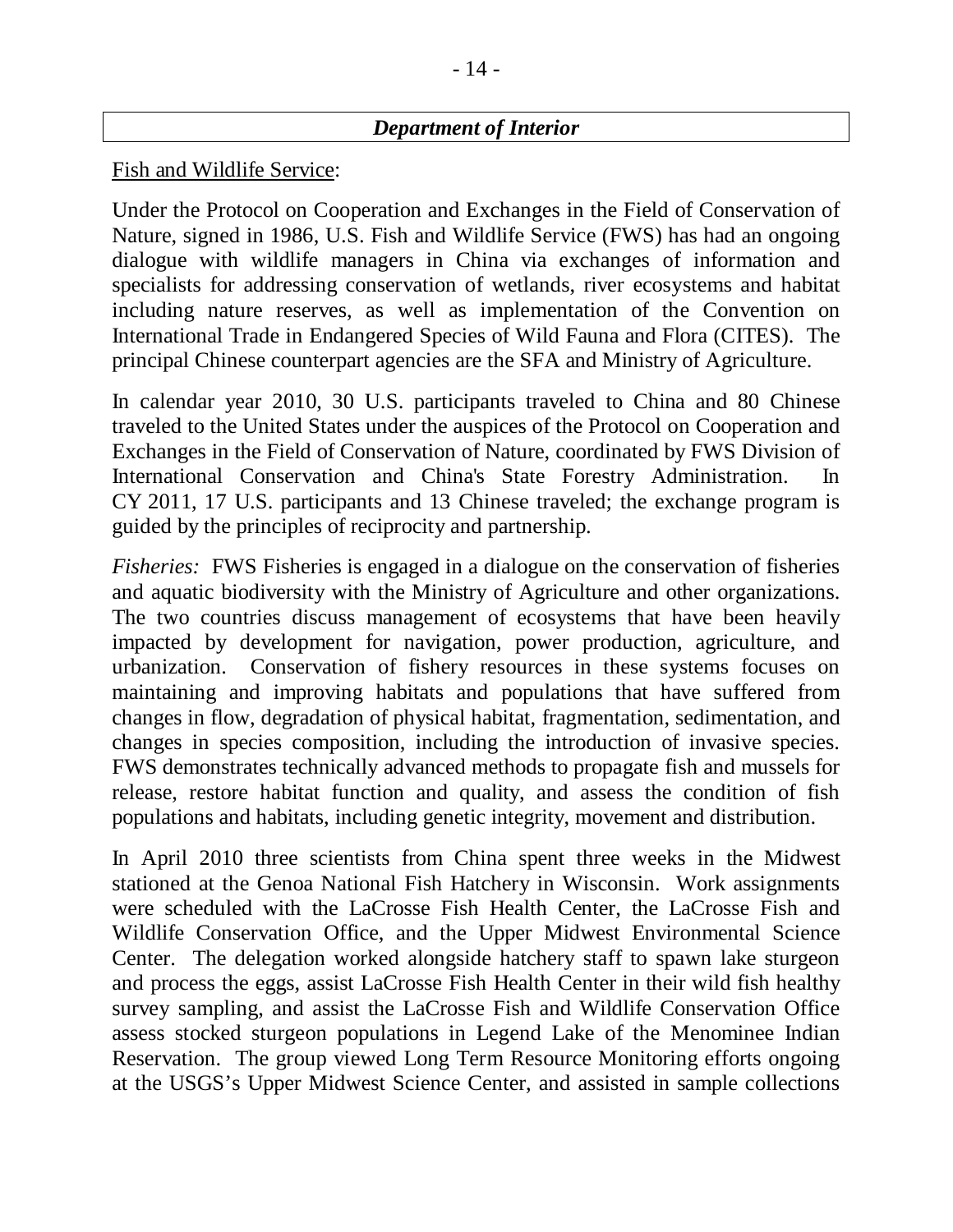in a cooperative sturgeon egg development study initiated by the Genoa hatchery. The Chinese visitors were impressed with the beauty of the Upper Mississippi River National Wildlife Refuge and its ongoing island habitat restoration projects. They also assisted in endangered mussel recovery, learning how to infest host fish with mussel larvae, and engaged in spring-river netting operations.

In June 2010 two staff from the FWS Southeast Region Fisheries Program, including a biologist from Bears Bluff National Fish Hatchery in South Carolina, along with a biologist from Genoa National Fish Hatchery in Wisconsin, spent three weeks in northeast China's Heilongjiang Province to work with Chinese colleagues for three weeks at hatcheries, laboratories and rivers and lakes on assessment of breeding facilities, sturgeon spawning, abundance surveys of threatened and endangered fish species, collection of brood stock and eggs, and preventive health treatments. The impact of urban, industrial, and hydropower development on aquatic habitats through sedimentation, contaminants, and blocking fish passage was studied as well.

In September 2010 the Third International Symposium on Ecology and Biodiversity in Large Rivers of Northeast Asia and North America, was held in Memphis, Tennessee. Building on two prior symposia in Khabarovsk, Russia (2002) and Harbin, China (2006), the third symposium brought together 33 Chinese and more than 115 North American and Russian researchers, river engineers, wetland managers, and conservation biologists to discuss local and landscape-scale management of large rivers and associated natural resources. The symposium focused on the countries' mutual objectives of managing riverine ecosystems to ensure optimal levels of water quality and quantity, restoring and managing riverine and riparian wetlands, increasing sustainable fishery stocks, and conserving their internationally significant natural resources. In addition to plenary and breakout sessions, symposium participants participated in a one-day trip on the Lower Mississippi River to discuss the role of river engineering in the restoration and management of large riverine ecosystems and view native fish species and habitats. The Symposium was organized with FWS partners including the U.S. Environmental Protection Agency, Army Corps of Engineers, Lower Mississippi River Conservation Committee, and Mississippi Interstate Cooperative Resource Association.

A six-person FWS team visited Guangdong, Wuhan, and Shanghai, China, in December 2011 for discussion of rare fish species habitat conservation and management with the Pearl River Fisheries Research Institute and the Yangtze River Fisheries Research Institute, among others.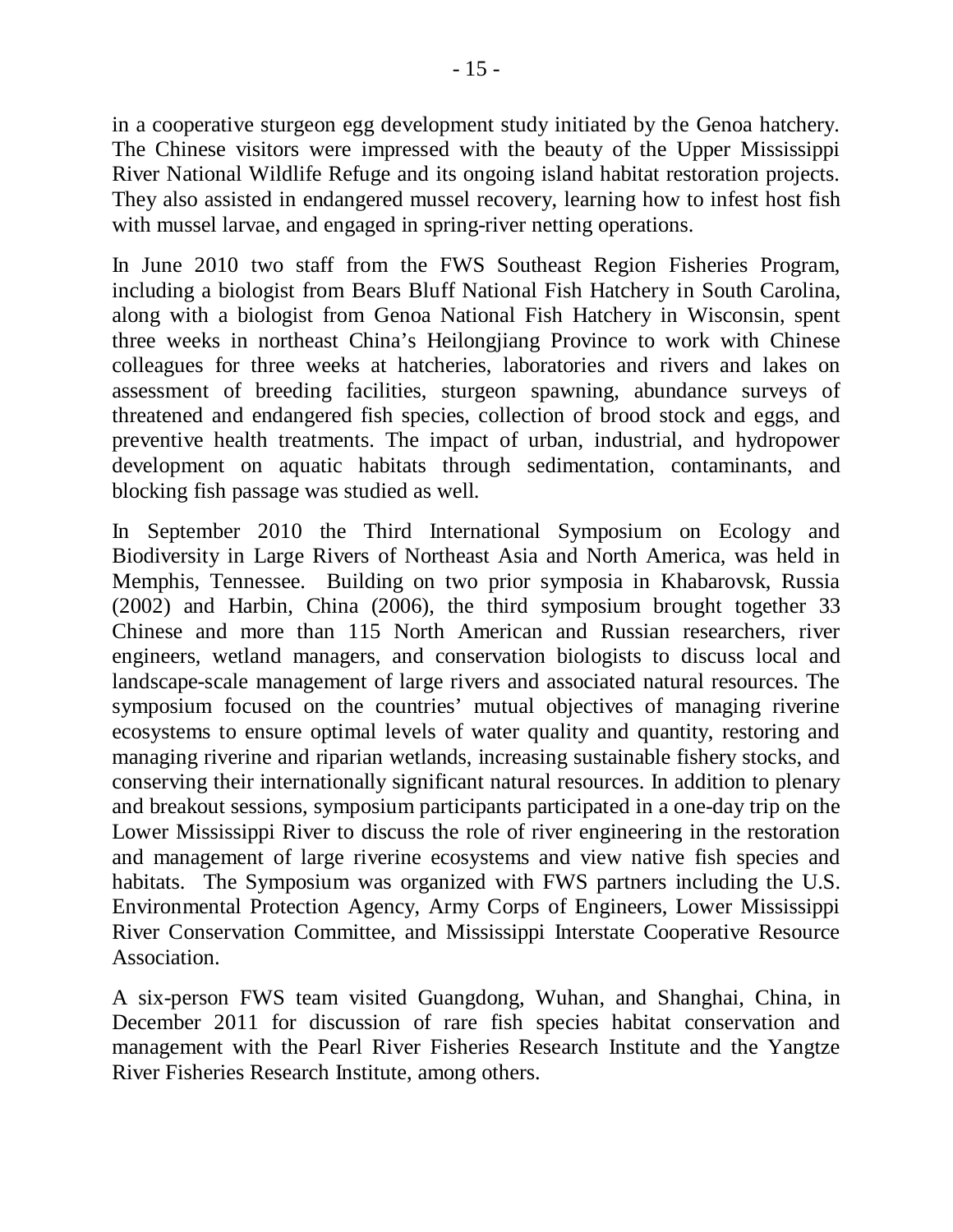### *Nature Reserves*

FWS cooperation with China on nature reserve management has been recognized by the U.S.-China Framework for Ten Year Cooperation on Energy and Environment (TYF), a high-level intergovernmental forum.

In June 2010, a six-person FWS team visited nature reserves, several of which receive large numbers of visitors annually, in Sichuan and Yunnan Provinces of China. A focus of this exchange was sharing approaches in managing visitation, while fulfilling the mission to conserve wildlife and habitat. As China's population grows more affluent, visitation to scenic and natural areas is increasing.

In November 2010 an eight-person Chinese delegation visited National Wildlife Refuges in Minnesota and Wisconsin where they were familiarized with management of wetlands and environmental education efforts.

A seven-person delegation from China's State Forestry Administration visited federal and state-managed public lands in New England for two weeks in September 2011. The delegation observed firsthand various management philosophies while touring national wildlife refuges, a national park, a national forest, and two state parks. Each stop emphasized government partnerships with public groups and citizens in managing land for wildlife and people. In the design and construction of visitor facilities, the U.S. side shared experience in energysaving and environmentally friendly approaches, and in making facilities accessible to the disabled. Of note, the visitors saw examples of former military ammunition bunkers transformed into bat hibernacula.

### *Wildlife*

China's diverse ecosystems provide habitat for approximately 10 percent of the earth's wildlife, some of which is found nowhere else, including the giant panda and golden monkey. Under the Multinational Species Conservation Fund, grant assistance has been provided for the conservation of tigers, gibbons, Asian elephants and marine turtles in China. FWS has a panda policy to assist U.S. zoos applying for giant panda importation permits. The policy focuses on the conservation of the species in the wild in China.

In October 2011, 11 U.S. specialists, including FWS personnel, two U.S. Geological Survey staff, and biologists from U.S. zoological parks, traveled to Sichuan Province, China, to participate in a workshop on the reintroduction of giant pandas and other species to the wild.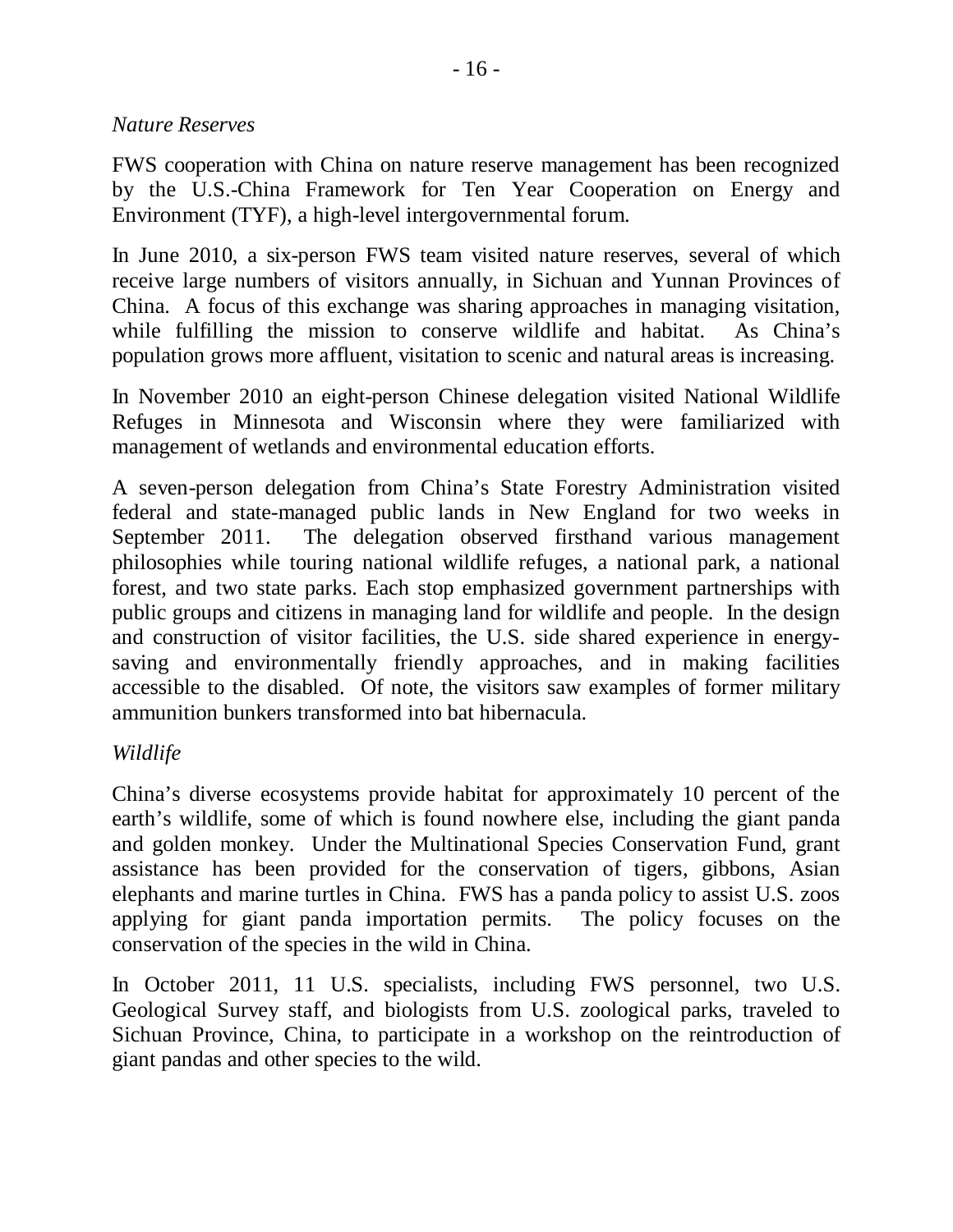For one week in October 2011, four Chinese specialists traveled to field sites in Colorado and New Mexico for familiarization with captive breeding management and reintroduction-release efforts for the endangered black-footed ferret.

## *Wetlands*

Wetlands management, restoration, and conservation have long been priority topics for dialogue between FWS and China's State Forestry Administration and have been recognized by the U.S.-China Framework for Ten Year Cooperation on Energy and Environment.

In June 2010, 10 Chinese visitors under the sponsorship of the U.S. Department of State's International Visitor Leadership Program met with FWS Washington Office staff and traveled to the Poplar Island wetlands restoration project in the Chesapeake Bay.

In October 2010, a 10-person group from China visited National Wildlife Refuge wetland habitat in the Midwest, including sites designated as Wetlands of International Importance.

In November 2010, a 10-person U.S. delegation, nine from FWS and one from EPA, traveled to Zhejiang, Hunan and Jiangxi Provinces in China to discuss wetlands management, conservation, and restoration.

In July-August 2011, two biologists from Beijing Forestry University visited Bandon Marsh National Wildlife Refuge in Oregon at the invitation of Oregon Coast National Wildlife Refuge Complex. They took part in coastal wetland habitat restoration efforts, helping to create future tidal channels. The visitors also assisted with bird, fish, amphibian and water quality monitoring studies, removed non-native invasive plants, monitored construction to protect archaeological resources, and much more. China's coastal wetland habitat is diminishing, impacting bird species breeding in Alaska and migrating to China. FWS encourages China to take positive steps for preserving coastal wetlands. The visitors also learned about the "Walking Wetlands" program, an integrated pest management technique that rotates blocks of farmland with flooded wetlands to organically suppress plant parasitic nematodes and other soil diseases and pests.

## National Park Service:

The NPS collaborated with China under an MOU for cooperation in parks management signed with the Ministry of Construction, now known as the Ministry of Housing and Urban-Rural Development (MHURD), first established in 1998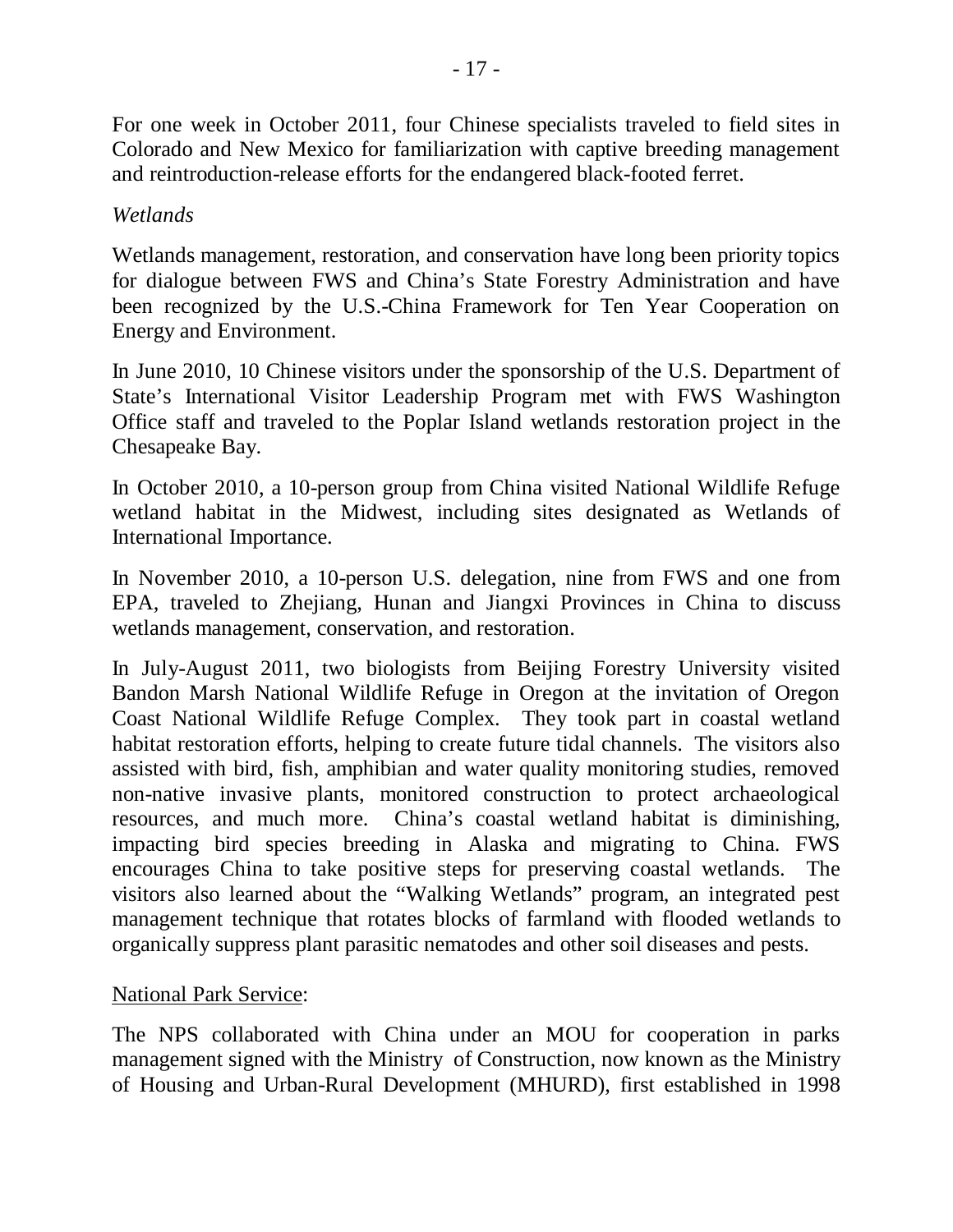and since renewed. NPS has also established a number of sister park relationships with Chinese protected areas, which is yielding a boon of Chinese tourists to these American national park units, as well as enabling sharing of lessons learned from the sister park relationships. NPS also hosts many Chinese delegations in the United States during its self-originated study tours of U.S. national parks. NPS and MHURD renewed their cooperative efforts through a 2009-2010 Action Plan, which reflected the ministry's new name. The NPS also provided staff expertise to cultural heritage and natural resource projects in China managed by the U.S.-based Global Heritage Fund and the World Bank.

#### United States Geological Survey:

The USGS has been actively engaged in cooperative research with China since the formal Protocol Agreement for Earthquake Studies was signed in 1980. This engagement continues under the Protocol Concerning Scientific and Technical Cooperation in the Earthquake and Volcano Sciences signed in 2009, which is cosigned on the U.S. side by NSF, NIST, and USGS and on the Chinese side by National Natural Science Foundation and the China Earthquake Administration. Perhaps the most important bilateral activity is the operation of 10 cooperative seismic observatories in China. In addition to seismological observatories, the USGS participated in research using a wide range of additional data. These studies include GPS data, field investigations of active faults and earthquake-triggered landslides, crustal and uppermost mantle structure using active and passive sources, engineering seismology, analysis of earthquake strong ground motion data, probabilistic earthquake hazard maps, and earthquake aftershock probabilities.

USGS currently has six protocols with various Chinese government organizations. These protocols are in Earthquake and Volcano Sciences, Earth Sciences, Water Resources, Surveying and Mapping, Mineral Information, and Earth Observation and Digital Earth; a seventh protocol in Biology is being negotiated. In 2010- 2011, annual coordination meetings were held by the parties to review activities, discuss challenges, and plan for future studies ranging from earthquake engineering to data and information exchange. Annual reviews have also been ongoing under the exchange of Mineral Information Protocol. These meetings have focused on the exchange of mineral information such as demand, production, consumption and recycling. All become part of the USGS yearly reports on World commodities.

Under the Surveying and Mapping Protocol, USGS is actively involved in discussions that will lead to cooperative project activities encompassing the study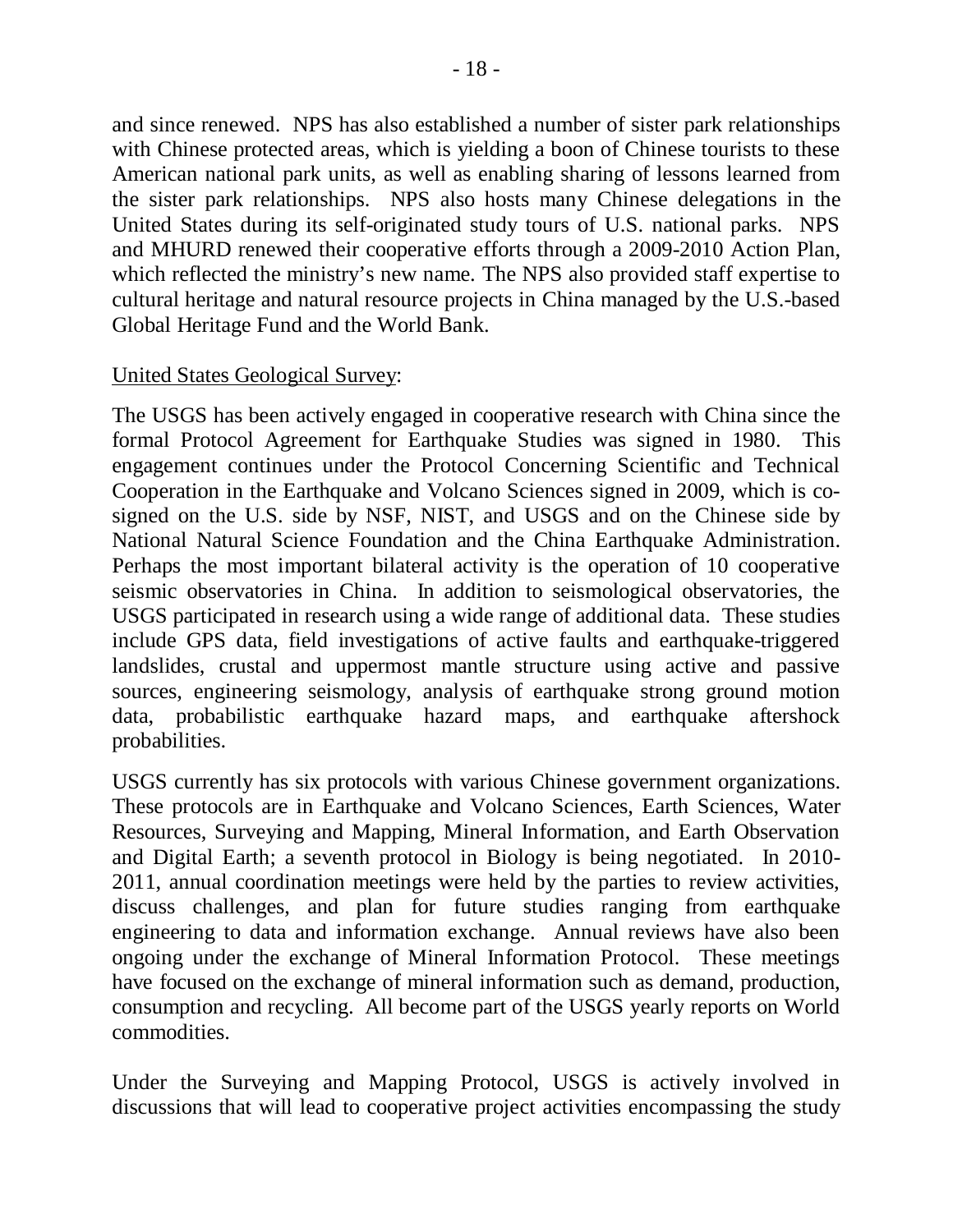of land use and land cover in China using Landsat remote sensing techniques. This activity is part of the larger USGS study that is global in extent. In 2010, USGS completed global mineral resources assessment activities under the USGS-China Geological Survey/Ministry of Land and Resources Earth Sciences Protocol. These activities included the compilation, analysis and interpretation of selected mineral resource commodities in support of the USGS Global Mineral Resources Assessment Program.

In November 2010, the USGS Director attended an international plenary meeting in Beijing. This meeting brought together ministerial level officials to discuss the sharing of earth observational data from satellite remote sensing platforms. During the meeting, she signed a new protocol between USGS and the Chinese Centre for Earth Observation and Digital Earth. The implementation of this protocol is now in progress. The USGS Director also hosted a luncheon at the U.S. Embassy in Beijing for the leaders of all the Chinese organizations that have protocol agreements with USGS.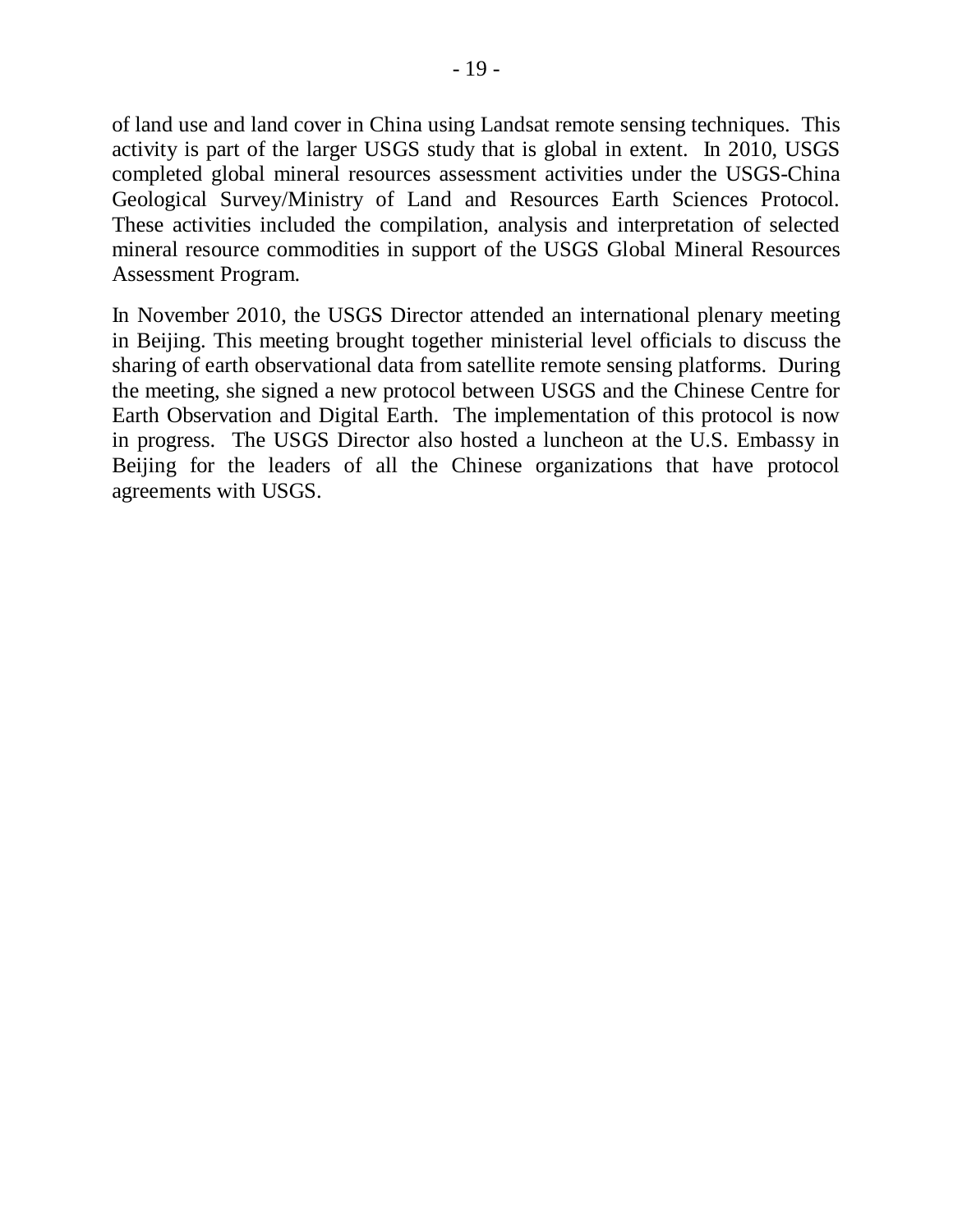### *Department of Transportation*

Cooperation through the U.S.-China Transportation Forum covers rail, transit, maritime, and several other modes of transportation. A Working Group on New Technologies in Transport with a focus on rail was established. This group is a mechanism for the U.S. and China to share information on innovative technologies designed to increase the rail efficiency and safety for both high-speed passenger and freight rail. 2010-2011 DOT cooperation with China through the Transportation Forum's Working Groups covered issues such as Transport of Hazardous Materials, Urban Congestion, Disaster Assistance Coordination, and New Technologies in Transport – Rail, and Ports and Inland Waterways.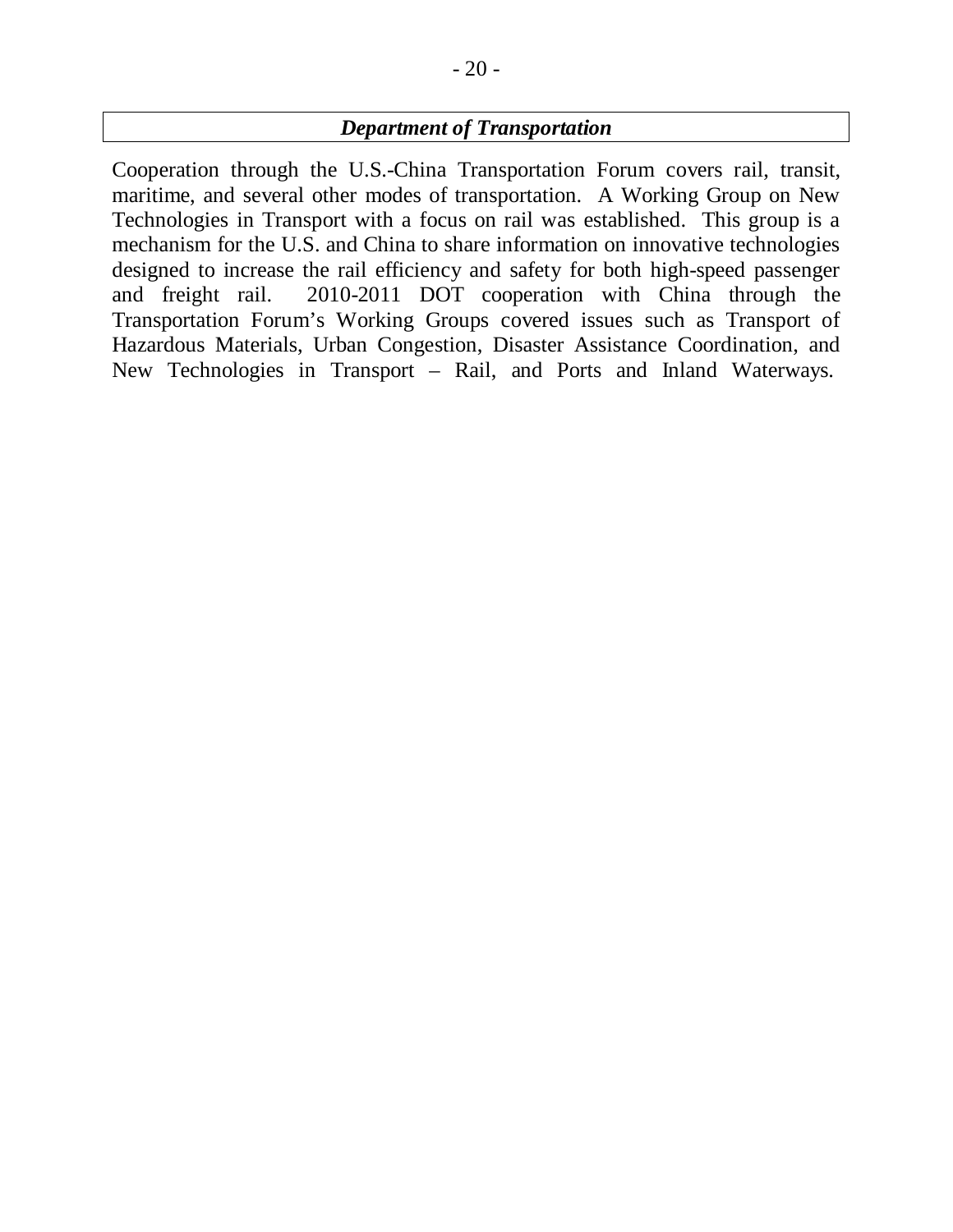### *Environmental Protection Agency*

EPA and China cooperated in areas including prevention and management of air pollution, water pollution, hazardous and solid waste, and persistent organic pollutants and other toxic substances; development of environmental law and institutions; implementation and enforcement of environmental law; and management of environmental information. EPA organizes and participates in numerous working groups and meetings to address these areas of cooperation, and research areas of mutual interest include sustainability science and technology, new environmental technologies, and green communities and sustainability. Programs reduce pollution loads and their impacts on the United States through atmospheric transport, oceanic currents via contaminated fish, and through commerce and trade. Chinese partners include the Ministry of Environmental Protection, Ministry of Science and Technology, National Development and Reform Commission; Tsinghua University, Zhejiang University, Chinese Research Academy of Environmental Sciences and other academic organizations; and industrial/trade associations.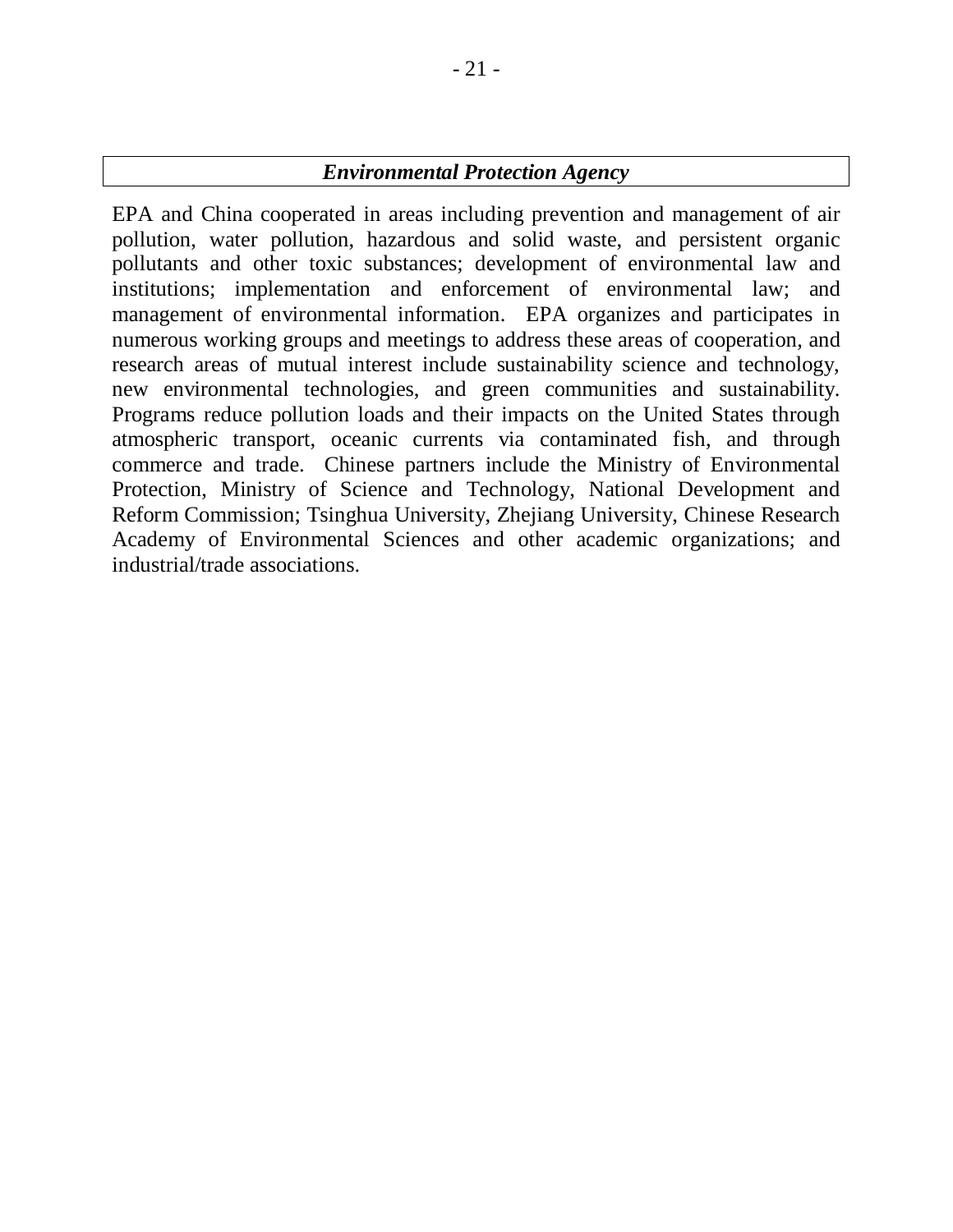## *National Science Foundation*

NSF conducted cooperative scientific activities with China under the U.S.-China S&T Agreement under two protocols: 1) the "Basic Sciences Protocol," and 2) the Protocol Agreement for Earthquake Studies, both originally signed in 1980. NSF opened its office in Beijing in May of 2006. NSF's Chinese counterparts include MOST, the National Natural Science Foundation, and the Chinese Academy of Sciences, the Chinese Ministry of Education, the Chinese Academy of Social Sciences, and the Chinese Earthquake Administration.

In calendar years 2008-2009, NSF awarded \$17,370,447 to U.S. researchers engaged in collaborative activities involving China under the umbrella S&T Agreement, including \$15,236,445 relevant to the umbrella S&T Agreement and "Basic Sciences Protocol," and \$2,134,002 relevant to the umbrella S&T Agreement and "Earthquake Studies Protocol." NSF also conducted scientific activities with China through the Integrated Ocean Drilling Program (IODP). NSF sent 81 U.S. graduate students to China in 2008-2009 for research through the East Asia and Pacific Summer Institutes, a program operated in China under an agreement with the Ministry of Science and Technology of China (MOST).

In calendar years 2010-2011, NSF awarded \$15,766,998 to U.S. researchers engaged in bilateral collaborative activities with China, including \$14,195,577 relevant to the umbrella S&T Agreement and "Basic Sciences Protocol," and \$1,571,421 relevant to the umbrella S&T Agreement and "Earthquake Studies Protocol." NSF also conducted scientific activities with China through the Integrated Ocean Drilling Program (IODP). NSF sent 80 U.S. graduate students to China in 2010 and 2011 for research through the East Asia and Pacific Summer Institutes.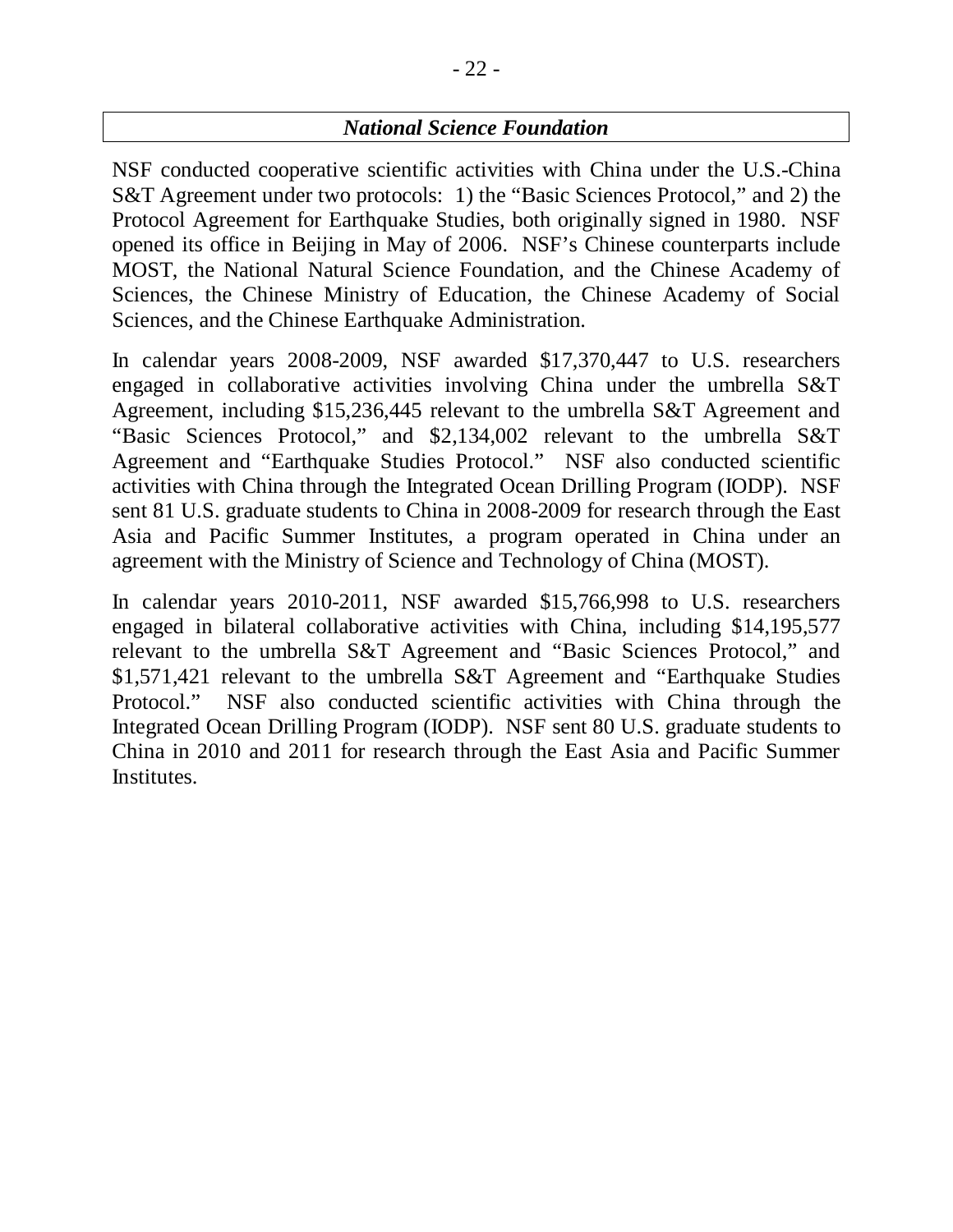## *Nuclear Regulatory Commission*

In 2007, the U.S. Nuclear Regulatory Commission (NRC) signed the Memorandum of Cooperation (MOC) on Nuclear Safety for the Westinghouse AP1000 Nuclear Reactor between the NRC and China's National Nuclear Safety Administration (NNSA). This MOC laid the groundwork for the two agencies to cooperate on matters related to China's construction of the AP1000. In 2008, the U.S. NRC and China NNSA renewed the Protocol on Cooperation in Nuclear Safety Matters. Since the MOC and Protocol signing, the NRC has placed multiple staff at the China Sanmen site to observe construction of the AP1000 nuclear reactor. The NRC also assigned a construction inspector to the NNSA (Ministry of Environmental Protection) Shanghai Office to assist in developing a comprehensive construction oversight program. China's NNSA has sent multiple staff to the NRC for on-the-job training and they have worked in various offices within the agency, including headquarters and the regional offices. In 2010, the NRC signed the Memorandum of Further Cooperation on the Nuclear Safety of AP1000 Nuclear Reactor with the National Nuclear Safety Administration (NNSA).